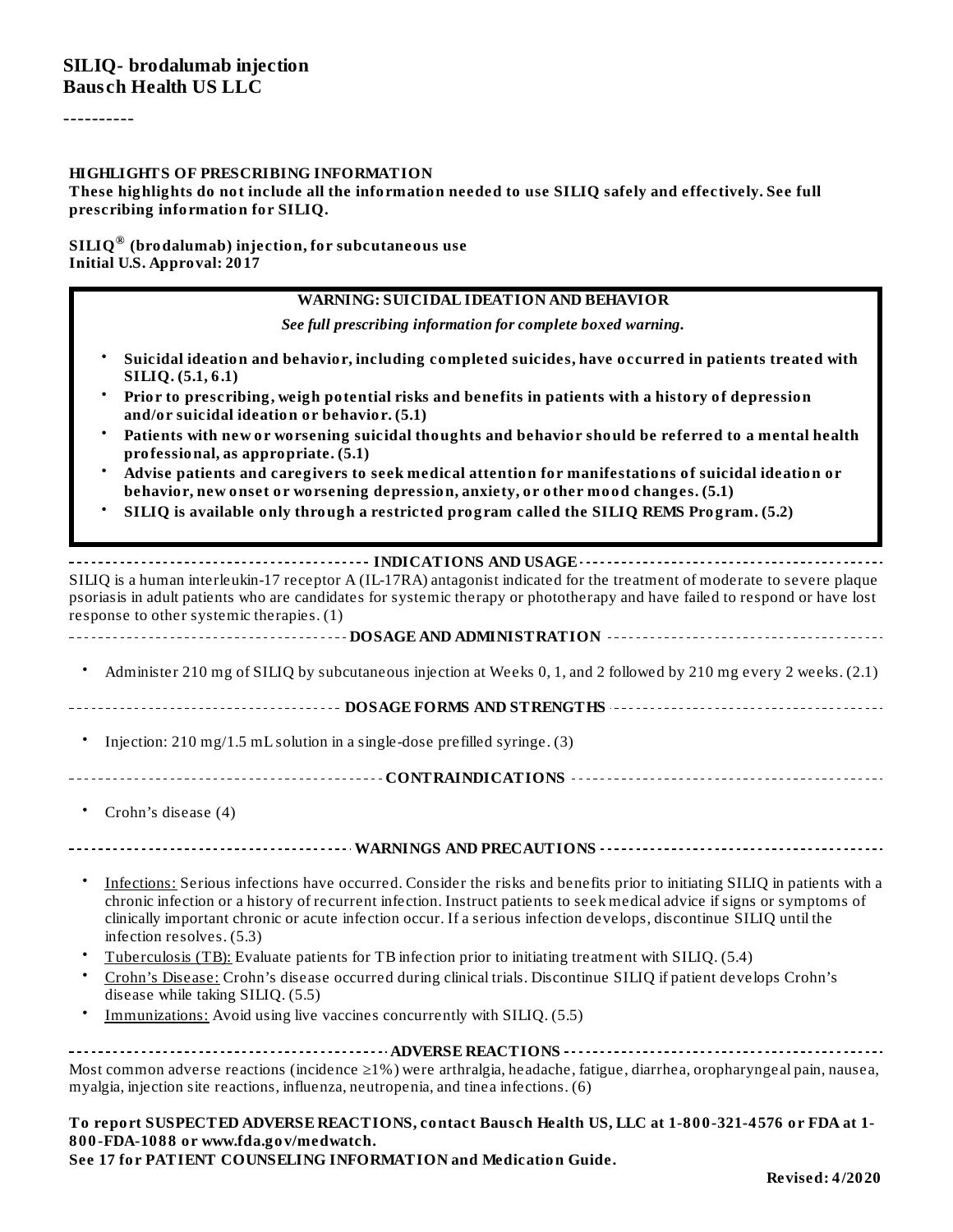### **FULL PRESCRIBING INFORMATION: CONTENTS\* WARNING: SUICIDAL IDEATION AND BEHAVIOR 1 INDICATIONS AND USAGE**

#### **2 DOSAGE AND ADMINISTRATION**

#### 2.1 Dosage

- 2.2 Tuberculosis Assessment Prior to Initiation of SILIQ
- 2.3 Important Administration Instructions
- 2.4 Preparation of SILIQ Prefilled Syringe

#### **3 DOSAGE FORMS AND STRENGTHS**

#### **4 CONTRAINDICATIONS**

#### **5 WARNINGS AND PRECAUTIONS**

- 5.1 Suicidal Ideation and Behavior
- 5.2 SILIQ REMS Program
- 5.3 Infections
- 5.4 Risk for Latent Tuberculosis Reactivation
- 5.5 Crohn's Disease
- 5.6 Immunizations

#### **6 ADVERSE REACTIONS**

- 6.1 Clinical Trial Experience
- 6.2 Immunogenicity

#### **7 DRUG INTERACTIONS**

- 7.1 Live Vaccinations 7.2 CYP450 Substrates
- **8 USE IN SPECIFIC POPULATIONS**
	- 8.1 Pregnancy
	- 8.2 Lactation
	- 8.4 Pediatric Use
	- 8.5 Geriatric Use

#### **11 DESCRIPTION**

### **12 CLINICAL PHARMACOLOGY**

- 12.1 Mechanism of Action
- 12.2 Pharmacodynamics
- 12.3 Pharmacokinetics

### **13 NONCLINICAL TOXICOLOGY**

13.1 Carcinogenesis, Mutagenesis, Impairment of Fertility

#### **14 CLINICAL STUDIES**

### **16 HOW SUPPLIED/STORAGE AND HANDLING**

- 16.1 How Supplied
- 16.2 Storage and Handling

#### **17 PATIENT COUNSELING INFORMATION**

\* Sections or subsections omitted from the full prescribing information are not listed.

#### **FULL PRESCRIBING INFORMATION**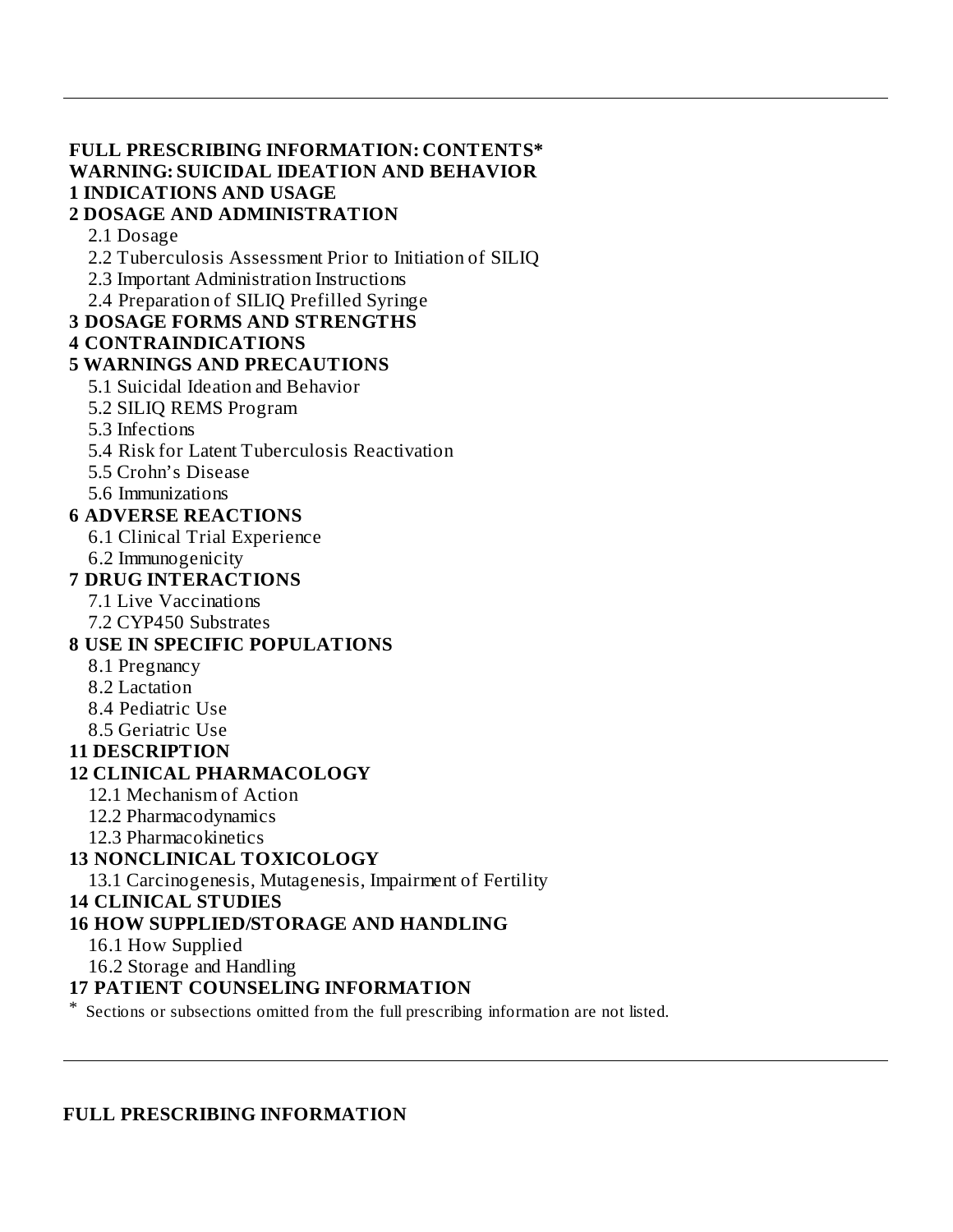#### **WARNING: SUICIDAL IDEATION AND BEHAVIOR**

**Suicidal ideation and behavior, including completed suicides, have occurred in patients treated with SILIQ. Prior to pres cribing SILIQ, weigh the potential risks and benefits in patients with a history of depression and/or suicidal ideation or behavior. Patients with new or wors ening suicidal ideation and behavior should be referred to a mental health professional, as appropriate. Advis e patients and caregivers to s eek medical attention for manifestations of suicidal ideation or behavior, new ons et or wors ening depression, anxiety, or other mood changes** *[see Warnings and Precautions (5.1)].*

**Becaus e of the obs erved suicidal behavior in subjects treated with SILIQ, SILIQ is available only through a restricted program under a Risk Evaluation and Mitigation Strategy (REMS) called the SILIQ REMS Program** *[see Warnings and Precautions (5.2)].*

### **1 INDICATIONS AND USAGE**

 $\text{SILIQ}^{\circledR}$  is indicated for the treatment of moderate to severe plaque psoriasis in adult patients who are candidates for systemic therapy or phototherapy and have failed to respond or have lost response to other systemic therapies.

### **2 DOSAGE AND ADMINISTRATION**

### **2.1 Dosage**

The recommended SILIQ dose is 210 mg administered by subcutaneous injection at Weeks 0, 1, and 2 followed by 210 mg every 2 weeks.

If an adequate response has not been achieved after 12 to 16 weeks of treatment with SILIQ, consider discontinuing therapy. Continued treatment beyond 16 weeks in patients who have not achieved an adequate response is not likely to result in greater success.

### **2.2 Tuberculosis Ass essment Prior to Initiation of SILIQ**

Evaluate patients for tuberculosis (TB) infection prior to initiating treatment with SILIQ *[see Warnings and Precautions (5.4)].*

### **2.3 Important Administration Instructions**

Administer SILIQ subcutaneously. Each prefilled syringe is for single dose only.

Instruct patients to review the Medication Guide before use *[see Medication Guide]*. SILIQ is intended for use under the guidance and supervision of a healthcare professional. Patients may self-inject SILIQ when deemed appropriate by a healthcare professional and after proper training in subcutaneous injection technique using the prefilled syringe.

Advise patients who are self-administering to inject the full dose and to read the Instructions for Use before administration *[see Instructions for Use]*.

Do not inject SILIQ into areas where the skin is tender, bruised, red, hard, thick, scaly, or affected by psoriasis.

## **2.4 Preparation of SILIQ Prefilled Syringe**

• Allow SILIQ prefilled syringe to reach room temperature (approximately 30 minutes) before injecting. Do not warm in any other way. Do not remove the gray needle cap on the prefilled syringe while allowing it to reach room temperature.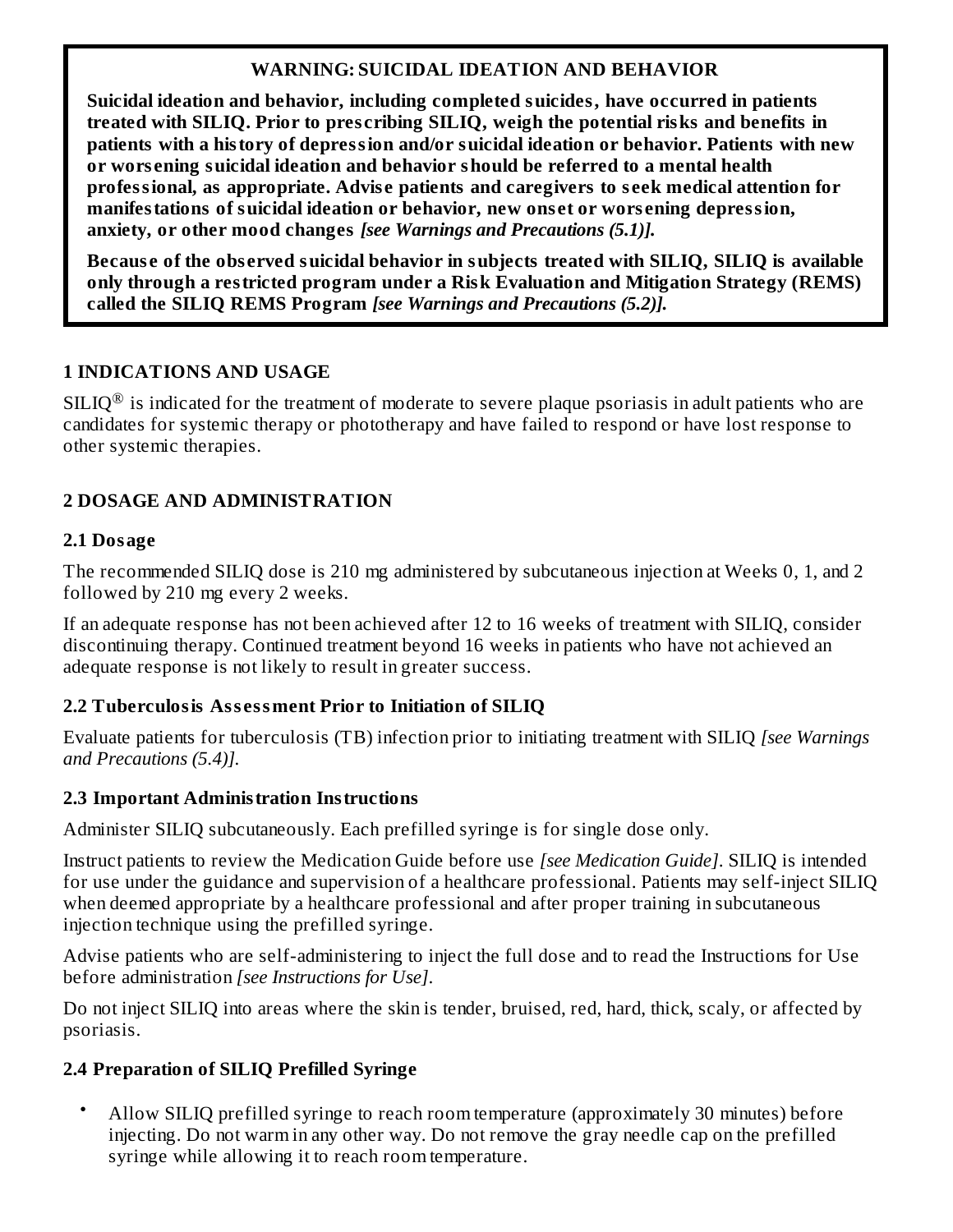- Visually inspect SILIQ for particles and discoloration prior to administration. SILIQ is a clear to slightly opalescent, colorless to slightly yellow solution practically free from particles. Do not use SILIQ if it is cloudy or discolored or if foreign matter is present.
- Instruct patients to use the prefilled syringe and to inject the full amount (1.5 mL), which provides 210 mg of SILIQ, according to the directions provided in the Instructions for Use *[see Instructions for Use].*

### **3 DOSAGE FORMS AND STRENGTHS**

Injection: 210 mg/1.5 mL solution in a single-dose prefilled syringe. SILIQ is a clear to slightly opalescent, colorless to slightly yellow solution practically free from particles.

### **4 CONTRAINDICATIONS**

SILIQ is contraindicated in patients with Crohn's disease because SILIQ may cause worsening of disease *[see Warnings and Precautions (5.5)].*

### **5 WARNINGS AND PRECAUTIONS**

### **5.1 Suicidal Ideation and Behavior**

Suicidal ideation and behavior, including four completed suicides, occurred in subjects treated with SILIQ in the psoriasis clinical trials. There were no completed suicides in the 12-week placebocontrolled portion of the trials. SILIQ users with a history of suicidality or depression had an increased incidence of suicidal ideation and behavior as compared to users without such a history *[see Adverse Reactions (6.1)].* A causal association between treatment with SILIQ and increased risk of suicidal ideation and behavior has not been established.

Prescribers should weigh the potential risks and benefits before using SILIQ in patients with a history of depression or suicidality. Patients with new or worsening symptoms of depression or suicidality should be referred to a mental health professional, as appropriate. Advise patients and caregivers to seek medical attention for manifestations of suicidal ideation and behavior, new onset or worsening depression, anxiety, or other mood changes. Prescribers should also re-evaluate the risks and benefits of continuing treatment with SILIQ if such events occur.

Because of the observed suicidal ideation and behavior in subjects treated with SILIQ, if an adequate response to SILIQ has not been achieved within 12 to 16 weeks, consider discontinuing therapy.

SILIQ is available only through a restricted program under a REMS *[see Warnings and Precautions (5.2)].*

### **5.2 SILIQ REMS Program**

SILIQ is available only through a restricted program under a REMS called the SILIQ REMS Program because of the observed suicidal ideation and behavior in subjects treated with SILIQ *[see Warnings and Precautions (5.1)].*

Notable requirements of the SILIQ REMS Program include the following:

- Prescribers must be certified with the program.
- Patients must sign a Patient-Prescriber Agreement Form.
- Pharmacies must be certified with the program and must only dispense to patients who are authorized to receive SILIQ.

Further information, including a list of qualified pharmacies, is available at www.SILIQREMS.com or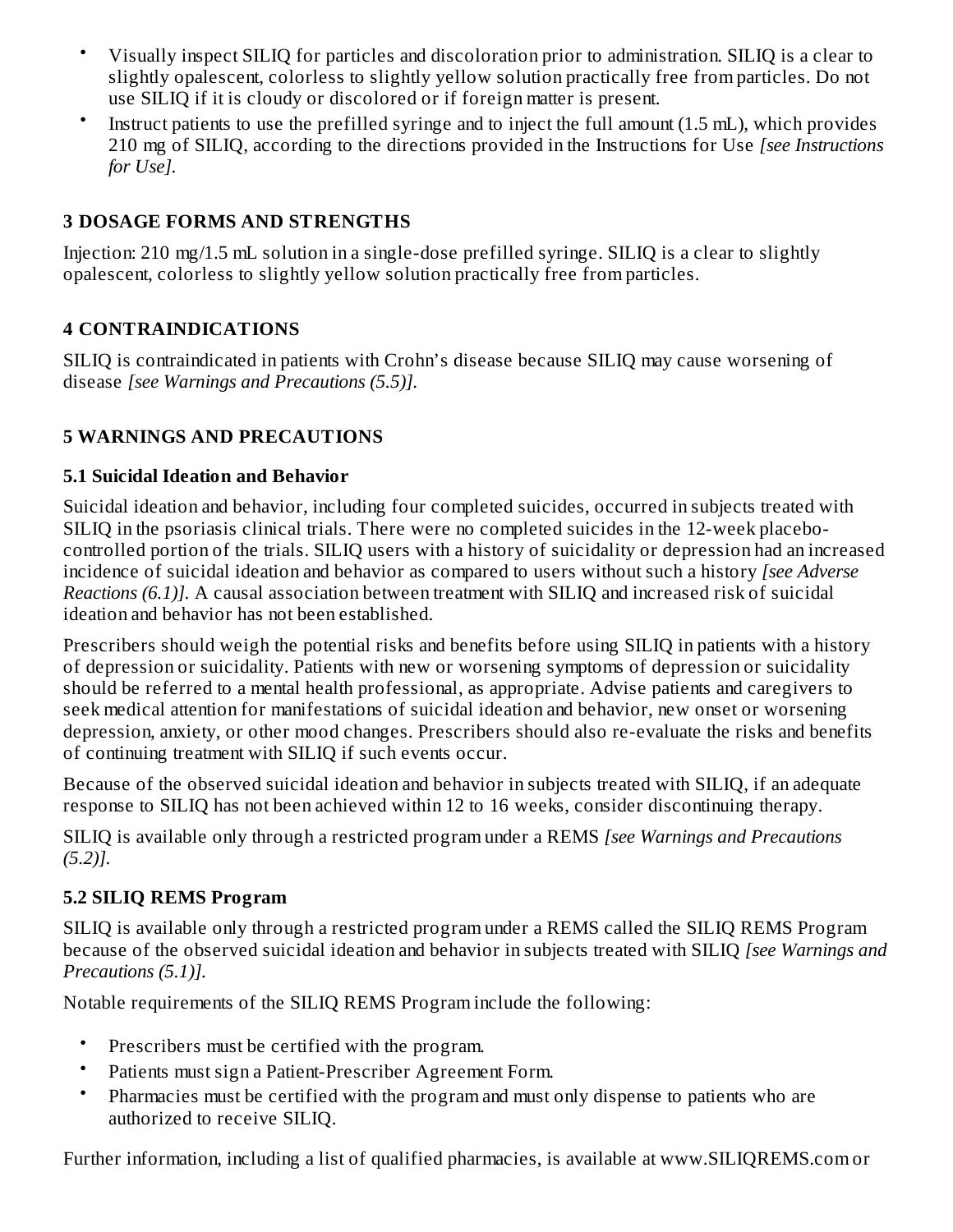by calling the SILIQ REMS Program Call Center at 855-511-6135.

### **5.3 Infections**

SILIQ may increase the risk of infections. In clinical trials, subjects treated with SILIQ had a higher rate of serious infections than subjects treated with placebo (0.5% versus 0.2%) and higher rates of fungal infections (2.4% versus 0.9%). One case of cryptococcal meningitis occurred in a subject treated with SILIQ during the 12-week randomized treatment period and led to discontinuation of therapy *[see Adverse Reactions (6.1)].*

During the course of clinical trials for plaque psoriasis, the exposure-adjusted rates for infections and serious infections were similar in the subjects treated with SILIQ and those treated with ustekinumab.

In patients with a chronic infection or a history of recurrent infection, consider the risks and benefits prior to prescribing SILIQ. Instruct patients to seek medical help if signs or symptoms of clinically important chronic or acute infection occur. If a patient develops a serious infection or is not responding to standard therapy for the infection, monitor the patient closely and discontinue SILIQ therapy until the infection resolves.

### **5.4 Risk for Latent Tuberculosis Reactivation**

Evaluate patients for tuberculosis (TB) infection prior to initiating treatment with SILIQ. Do not administer SILIQ to patients with active TB infection. Initiate treatment for latent TB prior to administering SILIQ.

Consider anti-TB therapy prior to initiation of SILIQ in patients with a past history of latent or active TB in whom an adequate course of treatment cannot be confirmed. Closely monitor patients receiving SILIQ for signs and symptoms of active TB during and after treatment.

### **5.5 Crohn's Dis eas e**

In psoriasis trials, which excluded subjects with active Crohn's disease, Crohn's disease occurred in one subject during treatment with SILIQ and led to discontinuation of therapy. In other trials, exacerbation of Crohn's disease was observed with SILIQ use.

SILIQ is contraindicated in patients with Crohn's disease.

Discontinue SILIQ if the patient develops Crohn's disease while taking SILIQ.

### **5.6 Immunizations**

Avoid use of live vaccines in patients treated with SILIQ. No data are available on the ability of live or inactive vaccines to elicit an immune response in patients being treated with SILIQ.

## **6 ADVERSE REACTIONS**

The following serious adverse reactions are discussed in greater detail in other sections of labeling:

- Suicidal Ideation and Behavior *[see Warnings and Precautions (5.1)]*
- Infections *[see Warnings and Precautions (5.3)]*
- Crohn's Disease *[see Contraindications (4), Warnings and Precautions (5.5)]*

## **6.1 Clinical Trial Experience**

Because clinical trials are conducted under widely varying conditions, adverse reaction rates observed in the clinical trials of a drug cannot be directly compared to rates in the clinical trials of another drug and may not reflect the rates observed in practice.

The overall safety population included 4558 subjects (3066 SILIQ, 613 ustekinumab, 879 placebo) in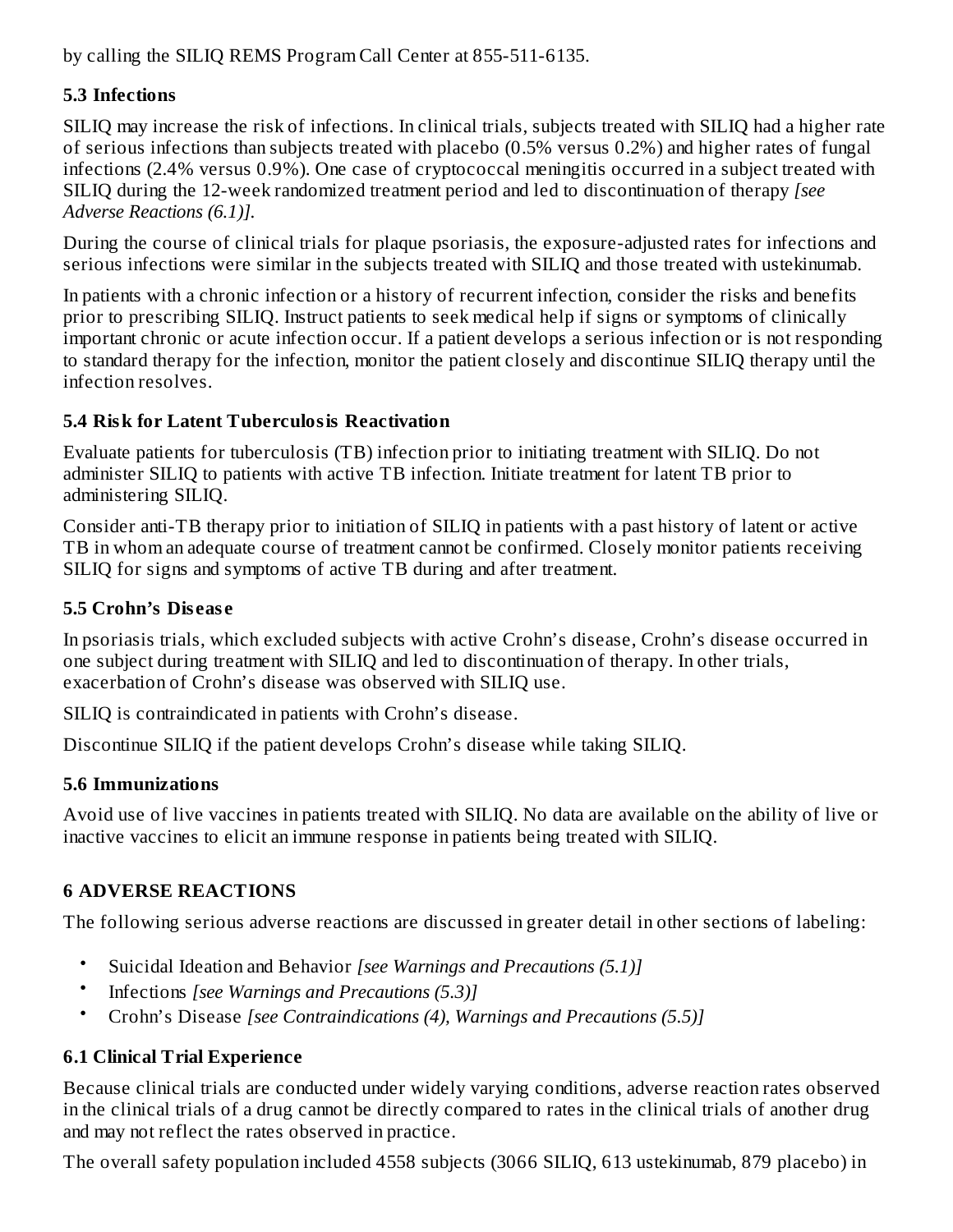controlled clinical trials and open-label extension studies. The majority of subjects were male (69%), white (91%), and aged 40-64 years old (58%). One third of subjects reported previous biologic use prior to enrollment. Across the clinical development program, 4464 subjects received at least one dose of SILIQ; 3755 subjects were exposed to SILIQ for at least 1 year.

#### *Weeks 0 to 12:*

Data from one multicenter, randomized, placebo-controlled trial (Trial 1), two multicenter, randomized, placebo- and active-controlled trials (Trials 2 and 3), and one dose-finding trial (Trial 4) in plaque psoriasis were pooled to evaluate the safety of SILIQ (210 mg weekly at Weeks 0, 1, and 2, followed by treatments every 2 weeks [Q2W]) compared to placebo for up to 12 weeks after treatment initiation.

During the 12-week, randomized treatment period, about 1% of the subjects in the treatment groups (SILIQ, ustekinumab, and placebo) discontinued treatment because of adverse events. Adverse events leading to discontinuation of SILIQ included neutropenia, arthralgia, and urticaria. The proportion of subjects who developed serious adverse events was similar among the SILIQ, ustekinumab, and placebo groups.

Table 1 summarizes the adverse reactions that occurred at a rate of at least 1% and at a higher rate in the SILIQ 210 mg Q2W group than in the placebo group during the 12-week randomized treatment period of the pooled trials.

| <b>Adverse Reactions</b>               | <b>Placebo</b><br>$(N=879)$ | <b>SILIQ 210 mg</b><br>every 2 weeks <sup>a</sup> | <b>Ustekinumab</b><br>$(N=613)^b$ |  |
|----------------------------------------|-----------------------------|---------------------------------------------------|-----------------------------------|--|
|                                        | $n(\%)$                     | $(N=1496)$                                        | $n$ (%)                           |  |
|                                        |                             | $n$ (%)                                           |                                   |  |
| Arthralgia                             | 29(3.3)                     | 71(4.7)                                           | 15(2.4)                           |  |
| Headache                               | 31(3.5)                     | 64 (4.3)                                          | 23(3.8)                           |  |
| Fatigue                                | 10(1.1)                     | 39 $(2.6)$                                        | 16(2.6)                           |  |
| Diarrhea                               | 10(1.1)                     | 33(2.2)                                           | 5(0.8)                            |  |
| Oropharyngeal pain                     | 10(1.1)                     | 31(2.1)                                           | 8(1.3)                            |  |
| Nausea                                 | 10(1.1)                     | 28(1.9)                                           | 6(1.0)                            |  |
| Myalgia                                | 3(0.3)                      | 26(1.7)                                           | 4(0.7)                            |  |
| Injection site reactions               | 11(1.3)                     | 23(1.5)                                           | 12(2.0)                           |  |
| (pain, erythema, bruising, hemorrhage, |                             |                                                   |                                   |  |
| pruritus)                              |                             |                                                   |                                   |  |
| Influenza                              | 4(0.5)                      | 19(1.3)                                           | 7(1.1)                            |  |
| Neutropenia                            | 4(0.5)                      | 15(1.0)                                           | 5(0.8)                            |  |
| Tinea infections                       | 2(0.2)                      | 15(1.0)                                           | 3(0.5)                            |  |
| (tinea pedis, versicolor, cruris)      |                             |                                                   |                                   |  |

#### **Table 1: Advers e Reactions Occurring in ≥ 1% of Subjects in the SILIQ Group and More Frequently than in the Placebo Group in Plaque Psoriasis Trials through Week 12**

<sup>a</sup> Subjects receiving 210 mg of SILIQ at Weeks 0, 1, and 2, followed by treatment every 2 weeks during the 12-week period.

 $\rm{^b}$  Trials 2 and 3 included the active comparator, ustekinumab.

Adverse reactions that occurred in less than 1% of subjects in the SILIQ group through Week 12 were conjunctivitis and candida infections (including oral [0.2%], genital [0.1%], and esophageal [0.1%] versus none in the placebo group).

#### *Week 0 to End of Trial:*

Through Week 52, exposure-adjusted rates of serious adverse events were similar between subjects treated with SILIQ and those treated with ustekinumab. Through the end of the trial, the exposure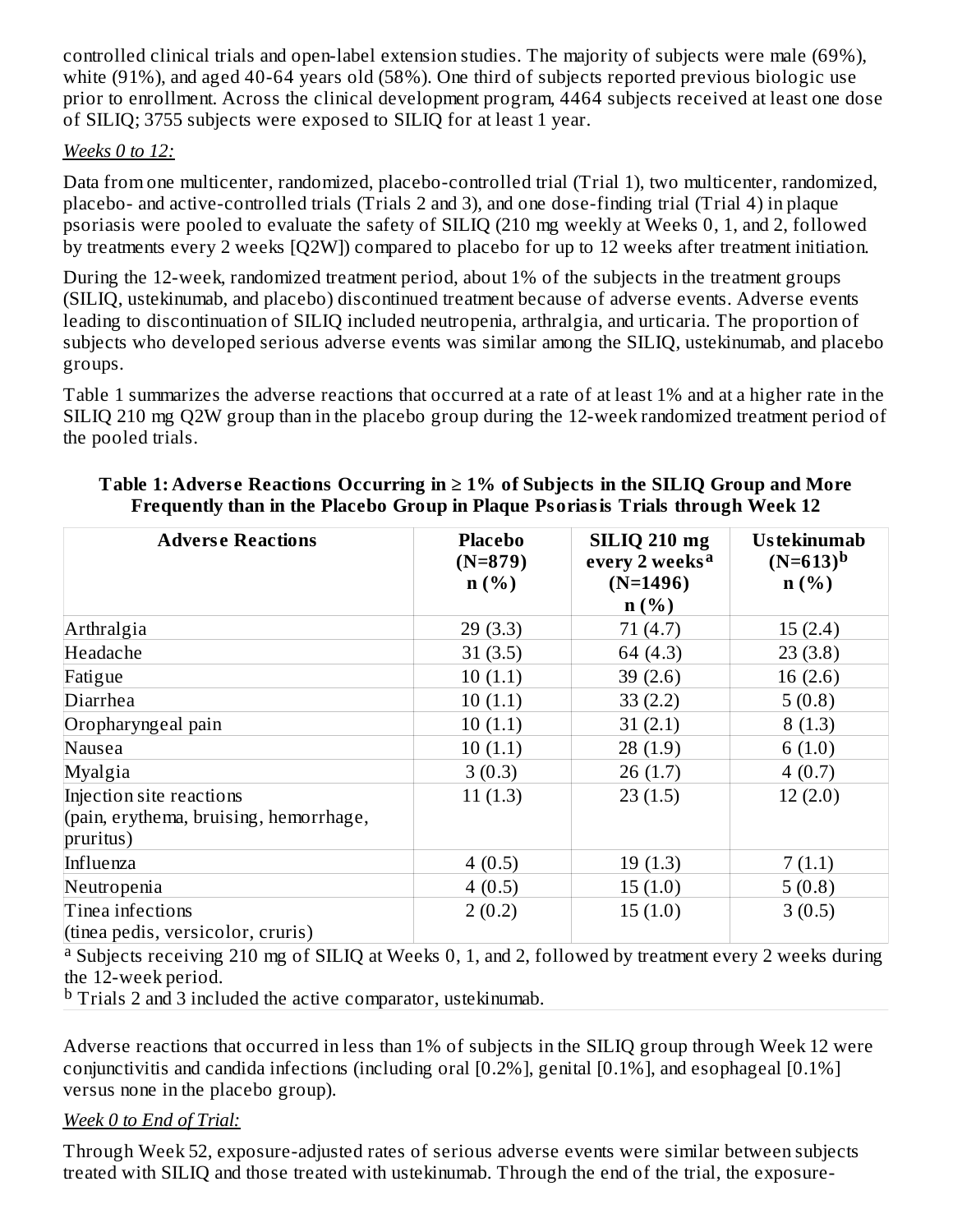adjusted rates of treatment-emergent serious adverse events were similar to those seen in the 52-week period in the subjects treated with SILIQ.

#### *Specific Adverse Reactions:*

### Suicidal Ideation and Behavior

During the 12-week randomized treatment period in the pooled trials, one subject in the SILIQ group attempted suicide and none in the placebo or ustekinumab groups. From initiation through Week 52 of the trials, suicidal ideation or behavior occurred in 7 of 4019 subjects (0.2 per 100 subject-years) treated with SILIQ and in 2 of 613 subjects (0.4 per 100 subject-years) treated with ustekinumab.

During the course of the clinical trials for plaque psoriasis, suicidal ideation or behavior occurred in 34 of 4464 subjects treated with SILIQ (0.37 per 100 subject-years). Eight of the 10 subjects who attempted or completed suicide had a history of depression and/or suicidal ideation or behavior *[see Warnings and Precautions (5.1, 5.2)].*

### Infections

During the 12-week randomized treatment period, infections occurred in 25.4% of the SILIQ group compared to 23.4% of the placebo group. The majority of infections consisted of nasopharyngitis, upper respiratory tract infection, pharyngitis, urinary tract infections, bronchitis, and influenza, and did not necessitate treatment discontinuation. The SILIQ group had a higher rate of fungal infections compared to the placebo group (1.8% vs 0.9%). The fungal infections were primarily non-serious skin and mucosal candida infections *[see Warnings and Precautions (5.3)].*

### **Neutropenia**

During the 12-week randomized treatment period, neutropenia occurred in 0.7% of subjects in the SILIQ group. Most adverse reactions of neutropenia were transient. In subjects with normal absolute neutrophil count (ANC) at baseline, a reduction in ANC occurred in 6.8% of subjects in the SILIQ group, compared to 3.3% in the ustekinumab group, and 3.6% in the placebo group. Neutropenia  $\geq$ Grade  $3$  (<  $1000/\text{mm}^3$ ) occurred in 0.5% of subjects in the SILIQ group compared to 0.2% of subjects in the ustekinumab group and none in the placebo group. From Week 0 to end of trial, the exposureadjusted rate of treatment-emergent neutropenia was 0.4 per 100 subject-years (0.1 per 100 subjectyears were ≥ Grade 3). No serious infections were associated with cases of neutropenia.

### **6.2 Immunogenicity**

As with all therapeutic proteins, there is potential for immunogenicity with SILIQ. Approximately 3% of subjects treated with SILIQ developed antibodies to brodalumab through the 52-week treatment period. Of the subjects who developed antibodies to brodalumab, none had antibodies that were classified as neutralizing. However, the assay to test for neutralizing antibodies had limitations detecting neutralizing antibodies in the presence of brodalumab; therefore, the incidence of neutralizing antibody development could be underestimated.

The detection of antibody formation is highly dependent on the sensitivity and specificity of the assay. Additionally, the observed incidence of antibody (including neutralizing antibody) positivity in an assay may be influenced by several factors, including assay methodology, sample handling, timing of sample collection, concomitant medications, and underlying disease. For these reasons, comparison of the incidence of antibodies to SILIQ with the incidence of antibodies to other products may be misleading.

### **7 DRUG INTERACTIONS**

### **7.1 Live Vaccinations**

Avoid use of live vaccines in patients treated with SILIQ *[see Warnings and Precautions (5.6)].*

## **7.2 CYP450 Substrates**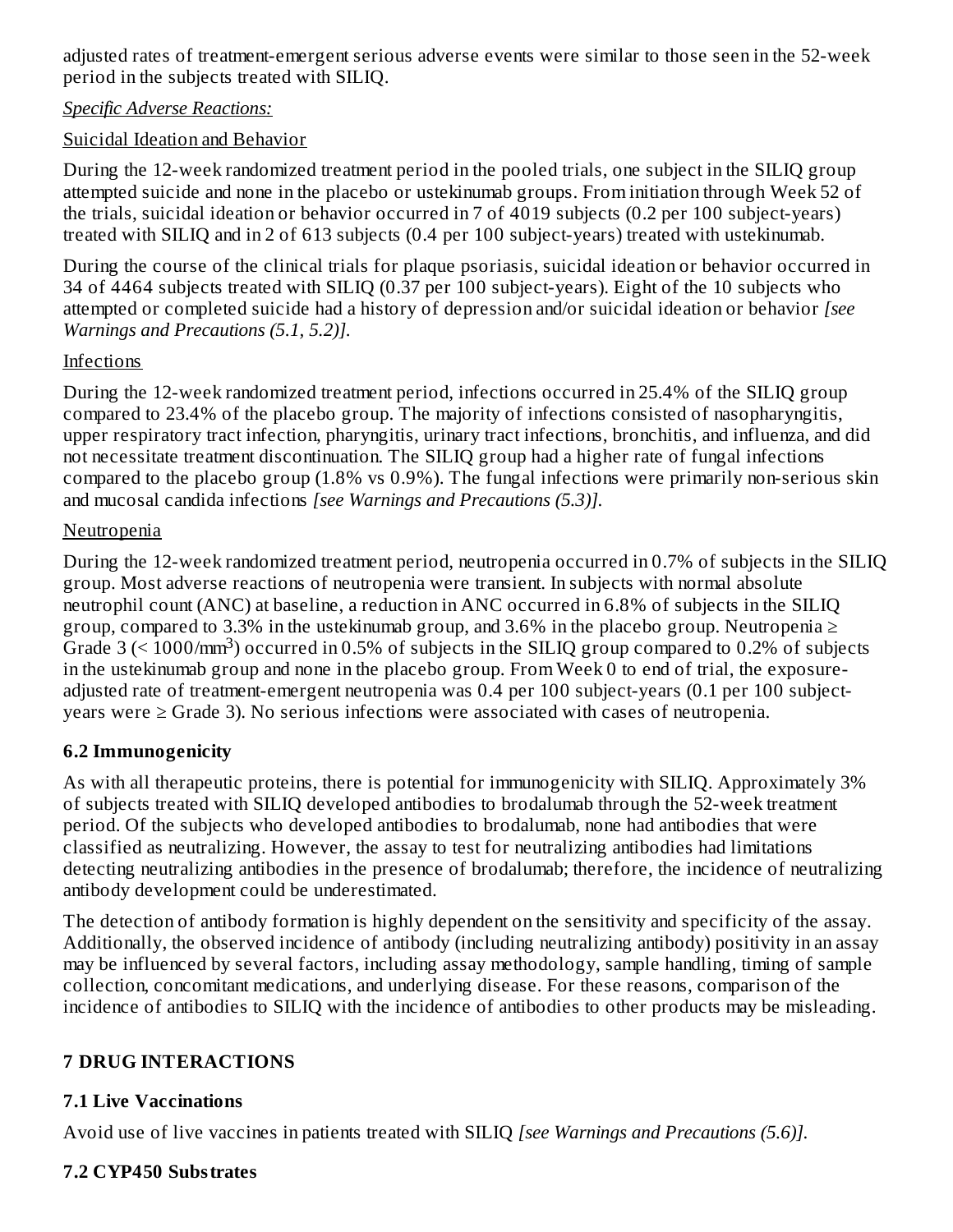The formation of CYP450 enzymes can be altered by increased levels of certain cytokines (e.g., IL-1, IL-6, IL-10, TNFα, IFN) during chronic inflammation. Treatment with SILIQ may modulate serum levels of some cytokines.

Therefore, upon initiation or discontinuation of SILIQ in patients who are receiving concomitant drugs which are CYP450 substrates, particularly those with a narrow therapeutic index, consider monitoring for effect (e.g., for warfarin) or drug concentration (e.g., for cyclosporine) and consider dosage modification of the CYP450 substrate *[see Clinical Pharmacology (12.3)].*

### **8 USE IN SPECIFIC POPULATIONS**

### **8.1 Pregnancy**

### *Risk Summary*

There are no human data on SILIQ use in pregnant women to inform a drug-associated risk. Human IgG antibodies are known to cross the placental barrier; therefore, SILIQ may be transmitted from the mother to the developing fetus. In a combined embryofetal development and pre- and postnatal development study, no adverse developmental effects were observed in infants born to pregnant monkeys after subcutaneous administration of brodalumab during organogenesis through parturition at doses up to 26 times the maximum recommended human dose (MRHD) *[see Data].*

The estimated background risk of major birth defects and miscarriage for the indicated population is unknown. In the U.S. general population, the estimated background risk of major birth defects and miscarriage in clinically recognized pregnancies is 2 to 4% and 15 to 20%, respectively.

*Data*

### Animal Data

A combined embryofetal development and pre- and postnatal development study was conducted in cynomolgus monkeys administered brodalumab. No brodalumab-related effects on embryofetal toxicity or malformations, or on morphological, functional, or immunological development were observed in infants from pregnant monkeys administered weekly subcutaneous doses of brodalumab up to 26 times the MRHD from the beginning of organogenesis to parturition (on a mg/kg basis of 90 mg/kg/week).

### **8.2 Lactation**

### *Risk Summary*

There are no data on the presence of brodalumab in human milk, the effects on the breastfed infant, or the effects on milk production. Brodalumab was detected in the milk of lactating cynomolgus monkeys. The developmental and health benefits of breastfeeding should be considered along with the mother's clinical need for SILIQ and any potential adverse effects on the breastfed infant from SILIQ or from the underlying maternal condition.

## **8.4 Pediatric Us e**

The safety and effectiveness of SILIQ have not been evaluated in pediatric patients.

## **8.5 Geriatric Us e**

Of the 3066 plaque psoriasis subjects initially randomized to SILIQ in clinical trials, 192 (6%) were  $\geq$ 65 years old and no subjects were  $\geq$  75 years old. Although no differences in safety or efficacy were observed between older and younger subjects, the number of subjects aged 65 years and older was not sufficient to determine whether they responded differently from younger subjects *[see Clinical Pharmacology (12.3)].*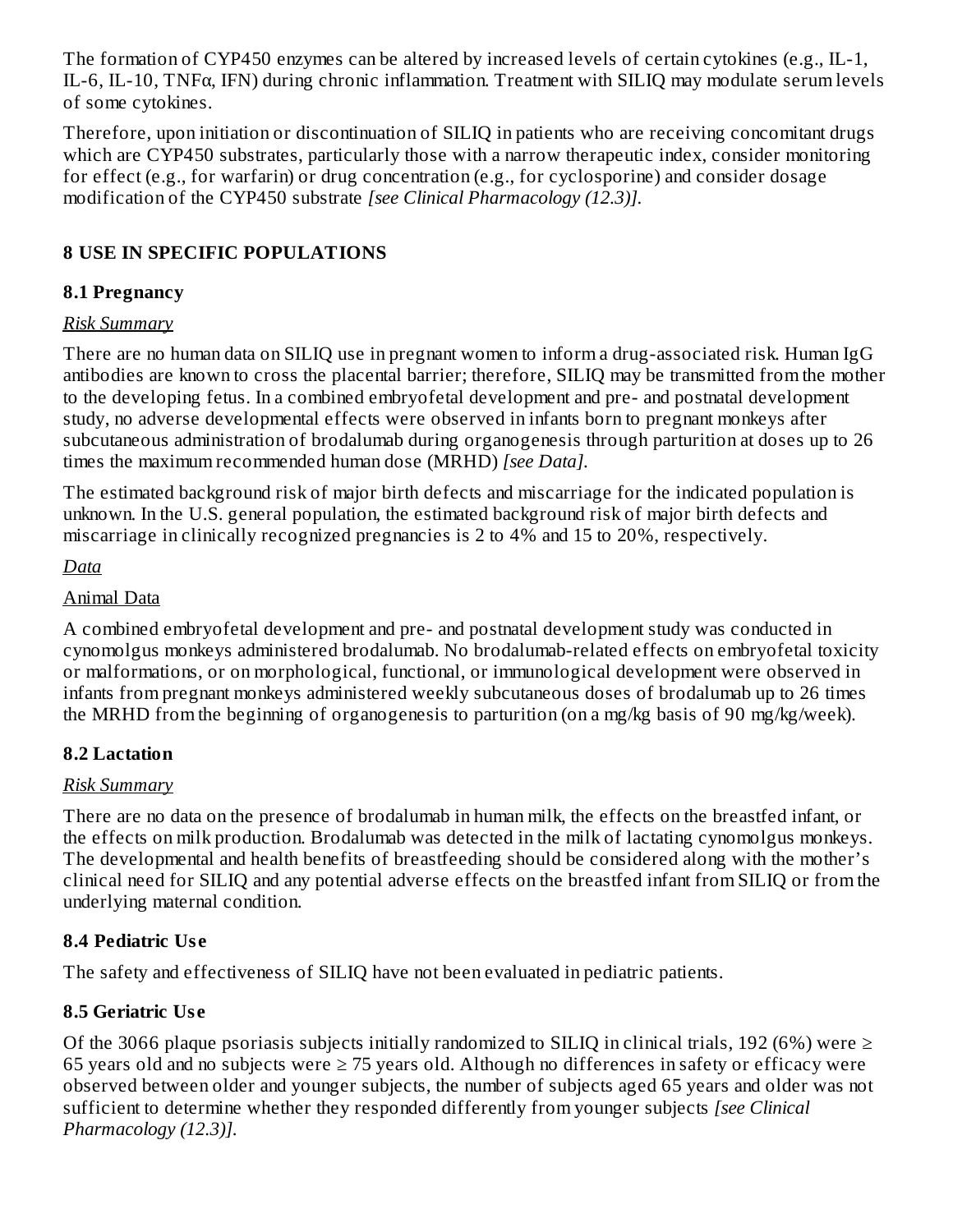### **11 DESCRIPTION**

Brodalumab is a human monoclonal IgG2κ antibody directed against human interleukin-17 receptor A (IL-17RA). It is expressed in a Chinese Hamster Ovary (CHO) cell line. Brodalumab is comprised of 1312 amino acids and has an estimated molecular mass of 144,000 Daltons.

SILIQ (brodalumab) Injection is a sterile, preservative-free, clear to slightly opalescent, colorless to slightly yellow solution, practically free from particles, delivered via subcutaneous injection. SILIQ is supplied in a single-dose 2.25 mL syringe made from type 1 glass with stainless steel 27G  $x \frac{1}{2}$ " needle. Each SILIQ single-dose prefilled syringe delivers 1.5 mL of solution containing 210 mg of brodalumab formulated in glutamate (6.5 mg), polysorbate 20 (0.15 mg), proline (36 mg), and Water for Injection, USP at pH 4.8.

### **12 CLINICAL PHARMACOLOGY**

### **12.1 Mechanism of Action**

Brodalumab is a human monoclonal IgG2 antibody that selectively binds to human IL-17RA and inhibits its interactions with cytokines IL-17A, IL-17F, IL-17C, IL-17A/F heterodimer, and IL-25. IL-17RA is a protein expressed on the cell surface and is a required component of receptor complexes utilized by multiple IL-17 family cytokines. Blocking IL-17RA inhibits IL-17 cytokine-induced responses including the release of pro-inflammatory cytokines and chemokines.

### **12.2 Pharmacodynamics**

Elevated levels of IL-17A, IL-17C, and IL-17F are found in psoriatic plaques. Serum IL-17A levels, measured at Weeks 12, 24, and 48 of SILIQ 210 mg every 2 weeks of treatment, were higher than the baseline levels in subjects with moderate to severe plaque psoriasis. The relationship between the pharmacodynamic activity and the mechanism(s) by which brodalumab exerts its clinical effects is unknown.

#### **12.3 Pharmacokinetics**

#### *Absorption*

Following a single subcutaneous dose of 210 mg in subjects with plaque psoriasis, brodalumab reached peak mean (±SD) serum concentration ( $C_{max}$ ) of 13.4±7.3 mcg/mL by approximately 3 days post-dose. The mean  $(\pm SD)$  area-under-the-concentration-time curve (AUC) of brodalumab was  $111\pm64$ mcg•day/mL.

Following multiple subcutaneous doses of 210 mg every 2 weeks, steady-state was achieved by Week 4. The mean (±SD)  $\mathsf{C}_{\max}$  was 20.6±14.6 mcg/mL and the mean (±SD) AUC over the 2-week dosing interval was 227±167 mcg•day/mL.

Following subcutaneous administration, brodalumab bioavailability was approximately 55%.

### *Distribution*

Following a single subcutaneous administration of brodalumab 210 mg in subjects with plaque psoriasis, the mean ( $\pm$ SD) apparent volume of distribution (Vz/F) of brodalumab was 8.9 $\pm$ 9.4 L.

### *Elimination*

The metabolic pathway of brodalumab has not been characterized. As a human monoclonal IgG2 antibody, brodalumab is expected to be degraded into small peptides and amino acids via catabolic pathways in a manner similar to endogenous IgG.

Following a single subcutaneous administration of brodalumab 210 mg in subjects with plaque psoriasis, the mean  $(\pm SD)$  apparent total clearance (CL/F) was  $3.0\pm3.5$  L/day. The clearance of brodalumab increased with decreasing doses due to nonlinear elimination.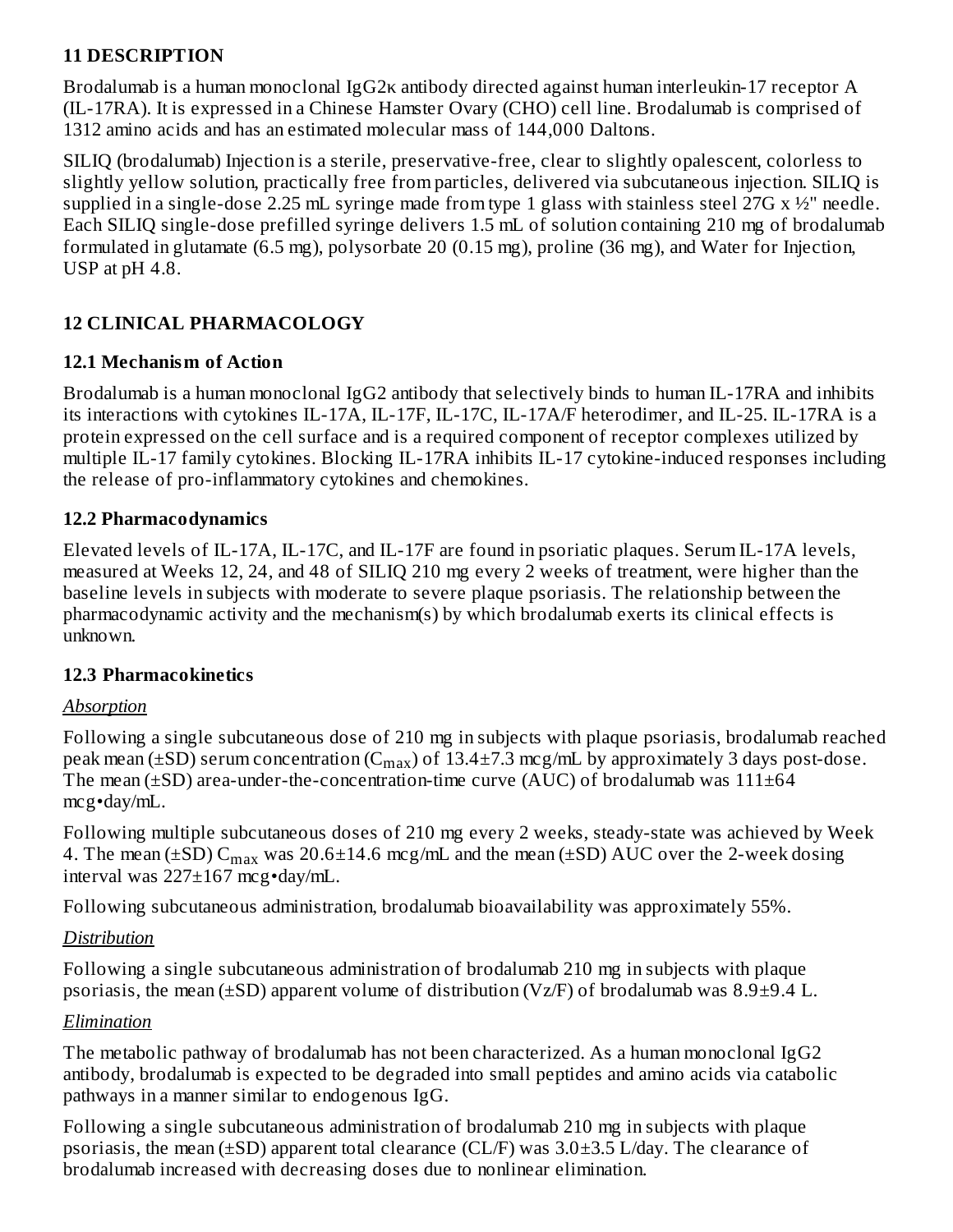### *Dose Linearity*

Brodalumab exhibited nonlinear pharmacokinetics with exposures that increased greater than doseproportionally over a dose range from 140 mg (approximately 0.67 times the recommended dose) to 350 mg (approximately 1.67 times the recommended dose) following subcutaneous administrations in subjects with plaque psoriasis.

### *Weight*

Brodalumab trough concentrations were lower in subjects with higher body weight.

### *Specific Populations*

#### Hepatic or Renal Impairment

No trials were conducted to assess the effect of hepatic or renal impairment on the pharmacokinetics of brodalumab.

#### Age: Geriatric Population

Population pharmacokinetic analysis indicated that age did not significantly influence the clearance of brodalumab in subjects with plaque psoriasis. Subjects who were 65 years or older had a similar brodalumab clearance as compared to subjects less than 65 years old.

#### *Drug Interaction Studies*

In subjects with plaque psoriasis, one week following a single subcutaneous administration of 210 mg brodalumab, the exposure of midazolam (CYP3A4 substrate) was increased by 24% *[see Drug Interactions (7.2)].*

### **13 NONCLINICAL TOXICOLOGY**

### **13.1 Carcinogenesis, Mutagenesis, Impairment of Fertility**

Animal studies have not been conducted to evaluate the carcinogenic or mutagenic potential of SILIQ. The published literature is mixed on the potential effects on malignancy risk due to the inhibition of the IL-17RA, the pharmacological action of SILIQ. Some published literature suggests that IL-17A directly promotes cancer cell invasion, which suggests a potential beneficial effect of SILIQ. However, other reports indicate IL-17A promotes T-cell mediated tumor rejection, which suggests a potential adverse effect by SILIQ. However, inhibition of the IL-17RA with SILIQ has not been studied in these models. Therefore, the relevance of experimental findings in these models for malignancy risk in humans is unknown.

In cynomolgus monkeys, there were no effects on fertility parameters such as changes in reproductive organs or sperm analysis following subcutaneous administration of brodalumab at dose levels up to 90 mg/kg/week for 6 months (26 times the MRHD on a mg/kg basis). The monkeys were not mated in this study to evaluate effects on fertility.

### **14 CLINICAL STUDIES**

Three multicenter, randomized, double-blind, controlled trials (Trials 1, 2, and 3) enrolled a total of 4373 subjects 18 years of age and older with at least a 6-month history of moderate to severe plaque psoriasis, defined as having a minimum affected body surface area (BSA) of 10%, a Psoriasis Area and Severity Index (PASI) score  $\geq 12$ , a static Physician's Global Assessment (sPGA) score  $\geq 3$  in the overall assessment (plaque thickness/induration, erythema, and scaling) of psoriasis on a severity scale of 0 to 5, and who were candidates for systemic therapy or phototherapy. In all three trials, subjects were randomized to subcutaneous treatment with placebo or SILIQ 210 mg at Weeks 0, 1, and 2, followed by treatments every 2 weeks [Q2W] through Week 12. In the two active comparator trials (Trials 2 and 3), subjects randomized to ustekinumab received a 45 mg dose if their weight was less than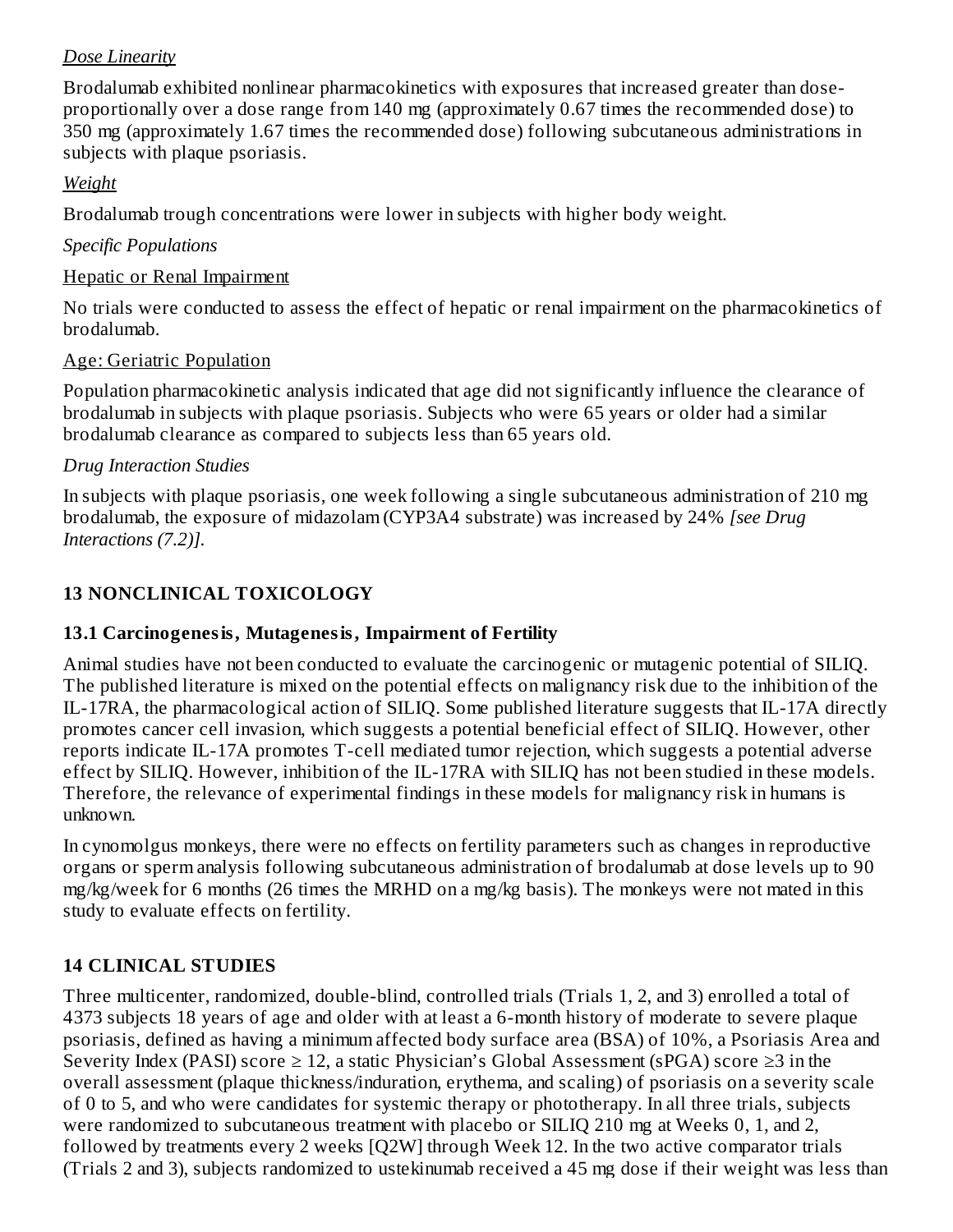or equal to 100 kg and a 90 mg dose if their weight was greater than 100 kg at Weeks 0, 4, and 16, followed by the same dose every 12 weeks.

All three trials assessed the change from baseline to Week 12 compared to placebo in the two coprimary endpoints: 1) PASI 75, the proportion of subjects who achieved at least a 75% reduction in the PASI composite score that takes into consideration both the percentage of body surface area affected and the nature and severity of psoriatic changes (induration, erythema, and scaling) within the affected region, and 2) the proportion of subjects with an sPGA of 0 (clear) or 1 (almost clear), and at least a 2 point improvement from baseline. In Trials 2 and 3, comparisons were also made to ustekinumab for the primary endpoint of the proportion of subjects who achieved a reduction in PASI score of 100% (PASI 100) from baseline at Week 12.

Other evaluated outcomes included the proportion of subjects who achieved an sPGA of 0 (clear) at Week 12, and the proportion of subjects who achieved a Psoriasis Symptom Inventory (PSI) score of 0 (not at all) or 1 (mild) on every item (itch, redness, scaling, burning, stinging, cracking, flaking, and pain) at Week 12. Baseline demographics and disease characteristics were generally consistent across all treatment groups in all three trials. Subjects were predominantly men (69%) and white (91%), with a mean age of 45 years. The mean baseline body weight was 90.5 kg and 28% of subjects had body weight greater than 100 kg. The baseline PASI score ranged from 9.4 to 72 (median: 17.4) and the baseline-affected BSA ranged from 10 to 97% (median: 21%). Baseline sPGA scores ranged from "3 (moderate)" (58%) to "5 (very severe)" (5%).

Approximately 21% of subjects had a history of psoriatic arthritis. Approximately 30% of subjects had previously received a biologic therapy and 12% of subjects had failed previous biologic therapy.

#### *Clinical Response at Week 12*

The results of Trials 1, 2, and 3 are presented in Table 2.

|                                                           |                                                         | <b>Trial 1</b><br>Trial 2           |                                                         |                                      |                                                   | <b>Trial 3</b>                                          |                                       |                                                            |  |
|-----------------------------------------------------------|---------------------------------------------------------|-------------------------------------|---------------------------------------------------------|--------------------------------------|---------------------------------------------------|---------------------------------------------------------|---------------------------------------|------------------------------------------------------------|--|
| Endpoint                                                  | <b>SILIQ</b><br>$210$ mg<br>Q2W<br>$(N=222)$<br>$n(\%)$ | <b>Placebo</b><br>$(N=220)$<br>n(%) | <b>SILIQ</b><br>$210$ mg<br>Q2W<br>$(N=612)$<br>$n(\%)$ | Us tekinumab<br>$(N=300)$<br>$n(\%)$ | <b>Placebo</b><br>$(N=309)$<br>$n\left(\%\right)$ | <b>SILIQ</b><br>$210$ mg<br>Q2W<br>$(N=624)$<br>$n(\%)$ | Us te kinumab<br>$(N=313)$<br>$n$ (%) | <b>Placebo</b><br>$(N=315)$<br>$n\left(\frac{9}{6}\right)$ |  |
| PASI 75 <sup>b</sup><br>response                          | 185(83)                                                 | 6(3)                                | 528(86)                                                 | 210(70)                              | 25(8)                                             | 531 (85)                                                | 217 (69)                              | 19(6)                                                      |  |
| <b>PASI 100</b><br>response                               | 93 (42)                                                 | 1(1)                                | 272 (44)<br>n                                           | 65(22)                               | 2(1)                                              | 229 (37) <sup>b</sup>                                   | 58 (19)                               | 1(                                                         |  |
| sPGA<br>success<br>clear(0)<br>or almost<br>clear $(1)^b$ | 168 (76)                                                | 3(1)                                | 481 (79)                                                | 183 (61)                             | 12(4)                                             | 497 (80)                                                | 179 (57)                              | 13(4)                                                      |  |
| sPGA of<br>clear(0)<br>$dNRI =$ non-responder imputation  | 93 (42)                                                 | 1(1)                                | 274(45)                                                 | 65 (21)                              | 2(1)                                              | 229 (37)                                                | 58 (19)                               | 1(1)                                                       |  |

Table 2: Efficacy Results at Week 12 in Adults with Plaque Psoriasis in Trials 1, 2, and 3 (NRI<sup>a</sup>)

non-responder imputation.

<sup>b</sup>Co-primary endpoints

Examination of age, gender, race, use of prior systemic or phototherapy, and use of prior biologics did not identify differences in response to SILIQ among these subgroups.

At Week 12, compared to subjects in the placebo group, a greater proportion of subjects in SILIQ 210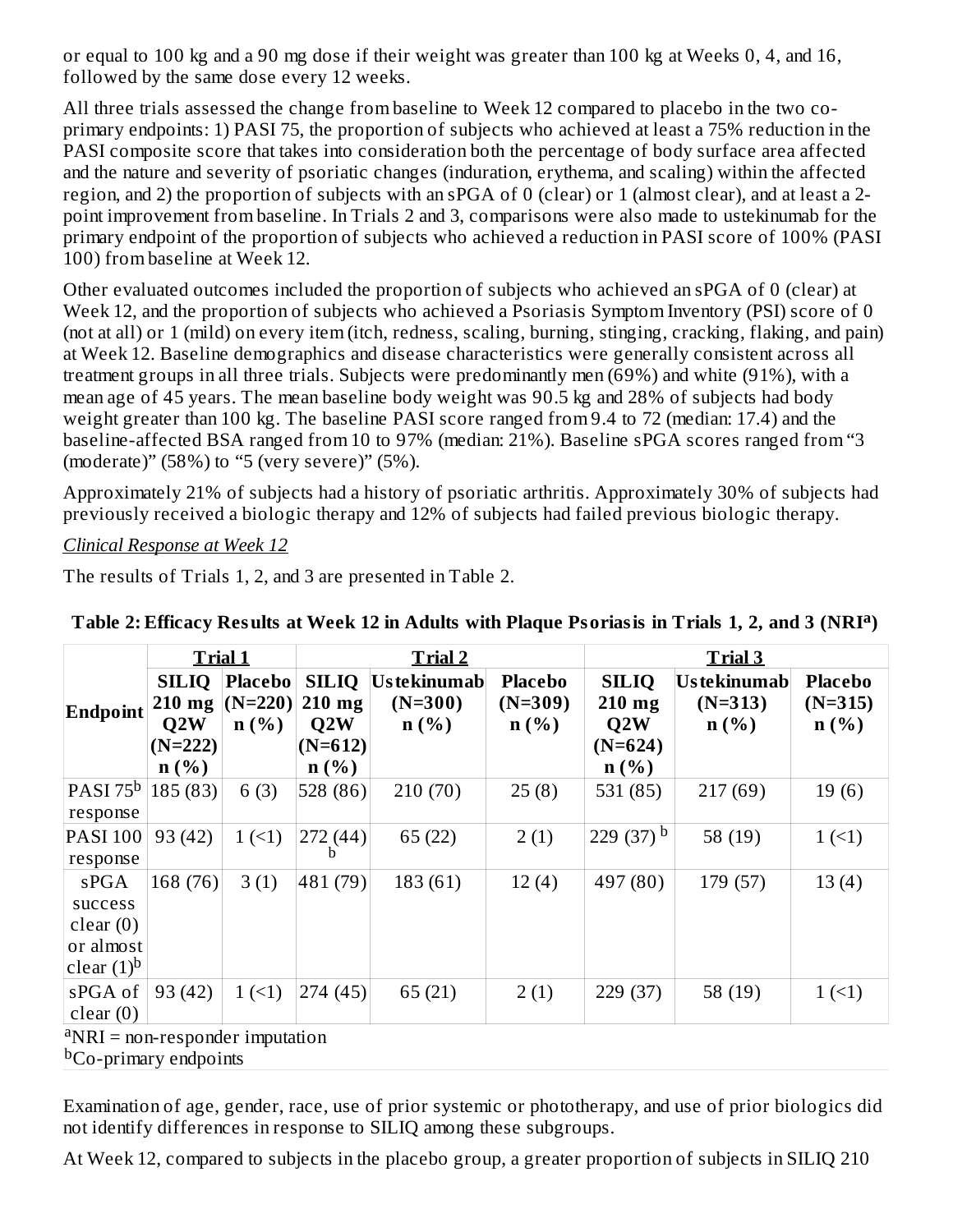mg Q2W group achieved a Psoriasis Symptom Inventory (PSI) score of 0 (not at all) or 1 (mild) on every item (itch, redness, scaling, burning, stinging, cracking, flaking, pain).

### *Maintenance of Effect*

In Trial 1, subjects randomized to receive SILIQ and who were responders at Week 12 (i.e., sPGA of 0 or 1) were re-randomized to receive either placebo or SILIQ. Among responders at Week 12, 83% (69/83) of subjects re-randomized to continued treatment with SILIQ 210 mg Q2W maintained this response (sPGA of 0 or 1) at Week 52 compared to none (0/84) who were re-randomized to placebo and withdrawn from SILIQ. In addition, 87% (72/83) of subjects re-randomized to continued treatment with SILIQ 210 mg Q2W achieved PASI 75 response at Week 52 compared to none (0/84) who were rerandomized to placebo and withdrawn from SILIQ.

Trials 2 and 3 included a re-randomized phase during which subjects originally randomized to receive SILIQ during the first 12 weeks were re-randomized to one of four SILIQ regimens at the Week 12 visit and placebo subjects were crossed over to receive SILIQ 210 mg Q2W. Subjects receiving ustekinumab continued the same treatment until crossed over at Week 52 to SILIQ 210 mg Q2W. For sPGA 0 or 1 responders at Week 12, the percentage of subjects who maintained this response at Week 52 was 79% for subjects treated with SILIQ 210 mg Q2W. For PASI 100 responders at Week 12, 72% of the subjects who continued on SILIQ 210 mg Q2W maintained the response at Week 52.

## **16 HOW SUPPLIED/STORAGE AND HANDLING**

### **16.1 How Supplied**

SILIQ (brodalumab) Injection is available in a single-dose prefilled syringe containing a sterile, preservative-free clear to slightly opalescent, colorless to slightly yellow solution practically free from particles.

• NDC 0187-0004-02: Carton of two 210 mg/1.5 mL single-dose prefilled syringes

## **16.2 Storage and Handling**

- Store refrigerated at 2° to 8°C (36° to 46°F) in the original carton to protect from light and physical damage during storage.
- When necessary, prefilled syringes can be stored at room temperature up to a maximum of 77°F (25°C) in the original carton for a maximum single period of 14 days with protection from light and sources of heat. Once the prefilled syringe has reached room temperature, do not place back into the refrigerator. Discard after 14 days at room temperature.
- Do not freeze.
- Do not shake.

## **17 PATIENT COUNSELING INFORMATION**

Advise the patient to read the FDA-approved patient labeling (Medication Guide and Instructions for Use)before the patient starts using SILIQ, and each time the prescription is renewed, as there may be new information they need to know.

## **Suicidal Thoughts and Behavior**

Instruct patients and their caregivers to monitor for the emergence of suicidal thoughts and behavior and promptly seek medical attention if the patient experiences suicidal thoughts, new or worsening depression, anxiety, or other mood changes *[see Warnings and Precautions (5.1)].*

Instruct patients to carry the wallet card provided and to call the National Suicide Prevention Lifeline at 1-800-273-8255 if they experience suicidal thoughts.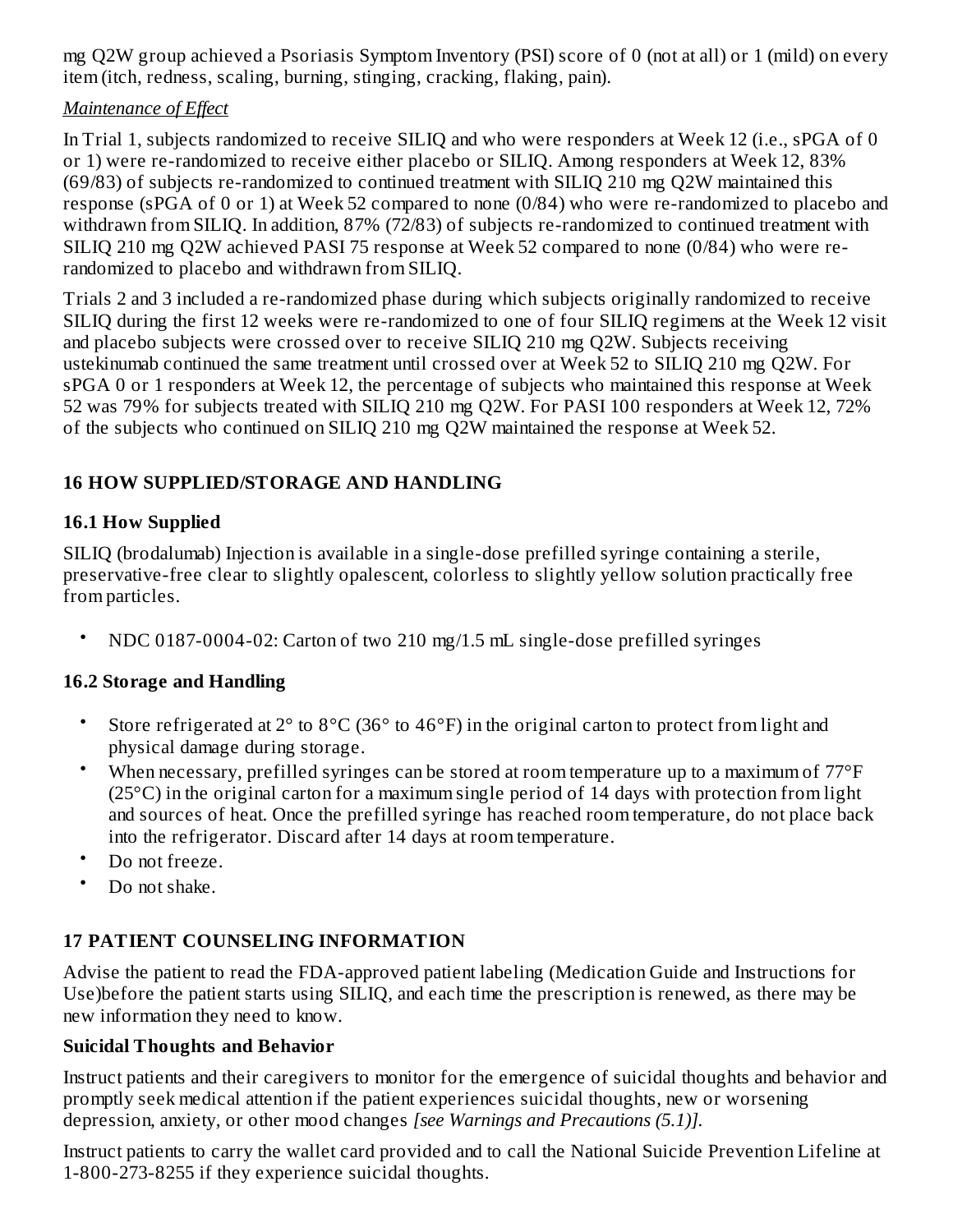#### **SILIQ REMS Program**

Because of the observed suicidal thoughts and behavior in subjects treated with SILIQ, SILIQ is available only through a restricted program called the SILIQ REMS Program *[see Warnings and Precautions (5.2)].* Inform the patient of the following:

- Patients must enroll in the program *[see Warnings and Precautions (5.1, 5.2)].*
- Patients will be given a SILIQ Patient Wallet Card that they should carry with them at all times. This card describes symptoms which, if experienced, should prompt the patient to immediately seek medical evaluation. Advise the patient to show the SILIQ Patient Wallet Card to other treating healthcare providers.

SILIQ is available only from certified pharmacies participating in the program. Therefore, provide patients with the telephone number and website for information on how to obtain the product.

#### **Infections**

Inform patients that SILIQ may lower the ability of their immune system to fight infections. Instruct patients of the importance of communicating any history of infections to their healthcare providers and to contact their healthcare providers if they develop any signs or symptoms of infection *[see Warnings and Precautions (5.3)].*

### **Crohn's Dis eas e**

Instruct patients to seek medical advice if they develop signs and symptoms of Crohn's disease *[see Warnings and Precautions (5.5)].*

### **Instructions for Injection**

Instruct the patient to perform the first self-injection under the guidance and supervision of a qualified healthcare professional for proper training in subcutaneous injection technique.

Instruct patients who are self-administering to inject the full dose of SILIQ *[see Dosage and Administration (2.1) and Instructions for Use].*

Instruct patients or caregivers in the technique of proper syringe and needle disposal *[see Instructions for Use].*

#### **Distributed by:**

Bausch Health US, LLC Bridgewater, NJ 08807 USA

#### **Manufactured by:**

Bausch Health Ireland, Limited Dublin, Leinster, Ireland 24

U.S. License Number: 2053

U.S. Patent Numbers: 7,767,206; 7,833,527; 7,786,284; 7,939,070; 8,435,518; 8,545,842; 8,883,151; 9,073,999; 10,072,085 and 10,208,122

SILIQ is a trademark of Bausch Health Companies Inc. or its affiliates.

© 2020 Bausch Health Companies Inc. or its affiliates

9643801

**Medication Guide SILIQ (SIL-EEK) ®(brodalumab)**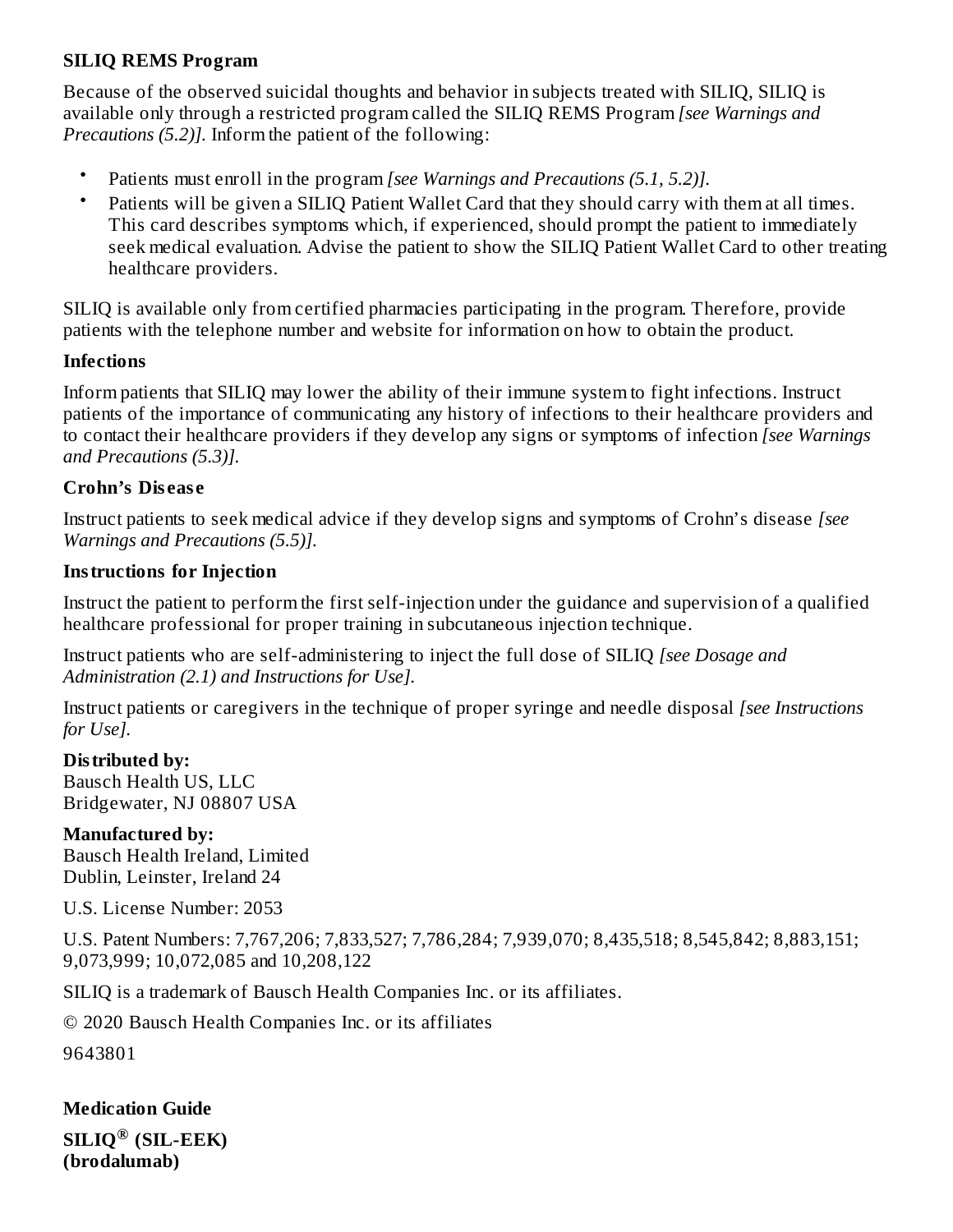#### **What is the most important information I should know about SILIQ? SILIQ may caus e s erious side effects, including:**

- **Suicidal thoughts or behavior have happened in** some people treated with SILIQ. Some people have ended their own lives. Your risk of suicidal thoughts and behavior may be increased if you have a history of suicidal thoughts or depression. It is not known if SILIQ causes suicidal thoughts or behavior. Get medical help right away if you or your caregiver notice any of the following symptoms:
	- o new or worsening depression or anxiety
	- o thoughts of suicide, dying, or hurting yourself
	- o changes in behavior or mood
	- o acting on dangerous impulses
	- o attempt to commit suicide

Your healthcare provider will give you a SILIQ Patient Wallet Card about symptoms you should get medical help for right away. Carry the card with you at all times during treatment with SILIQ and show it to all of your healthcare providers.

- **Serious infections.** SILIQ may lower the ability of your immune system to fight infections and may increase your risk of infections. Your healthcare provider will check you for tuberculosis (TB) before starting treatment with SILIQ and may treat you for TB before you begin treatment with SILIQ if you have a history of TB or have active TB. Your healthcare provider should watch you closely for signs and symptoms of infection and TB during and after treatment with SILIQ. Tell your healthcare provider right away if you have an infection or have symptoms of an infection, including:
	- o fever, sweats, or chills
	- o muscle aches
	- o cough
	- o shortness of breath
	- o sore throat or difficulty swallowing
	- o warm, red, or painful skin or sores on your body
	- o diarrhea or stomach pain
	- o burning when you urinate or urinate more often than normal

See **"What are the possible side effects of SILIQ?"** for more information about side effects.

#### **What is SILIQ?**

SILIQ is a prescription medicine used to treat adults with moderate to severe plaque psoriasis:

- who may benefit from taking injections or pills (systemic therapy) or phototherapy (ultraviolet light treatment), **and**
- who have not responded or lost response to other systemic therapy.

It is not known if SILIQ is safe and effective in children.

**Do not us e SILIQ** if you have Crohn's disease.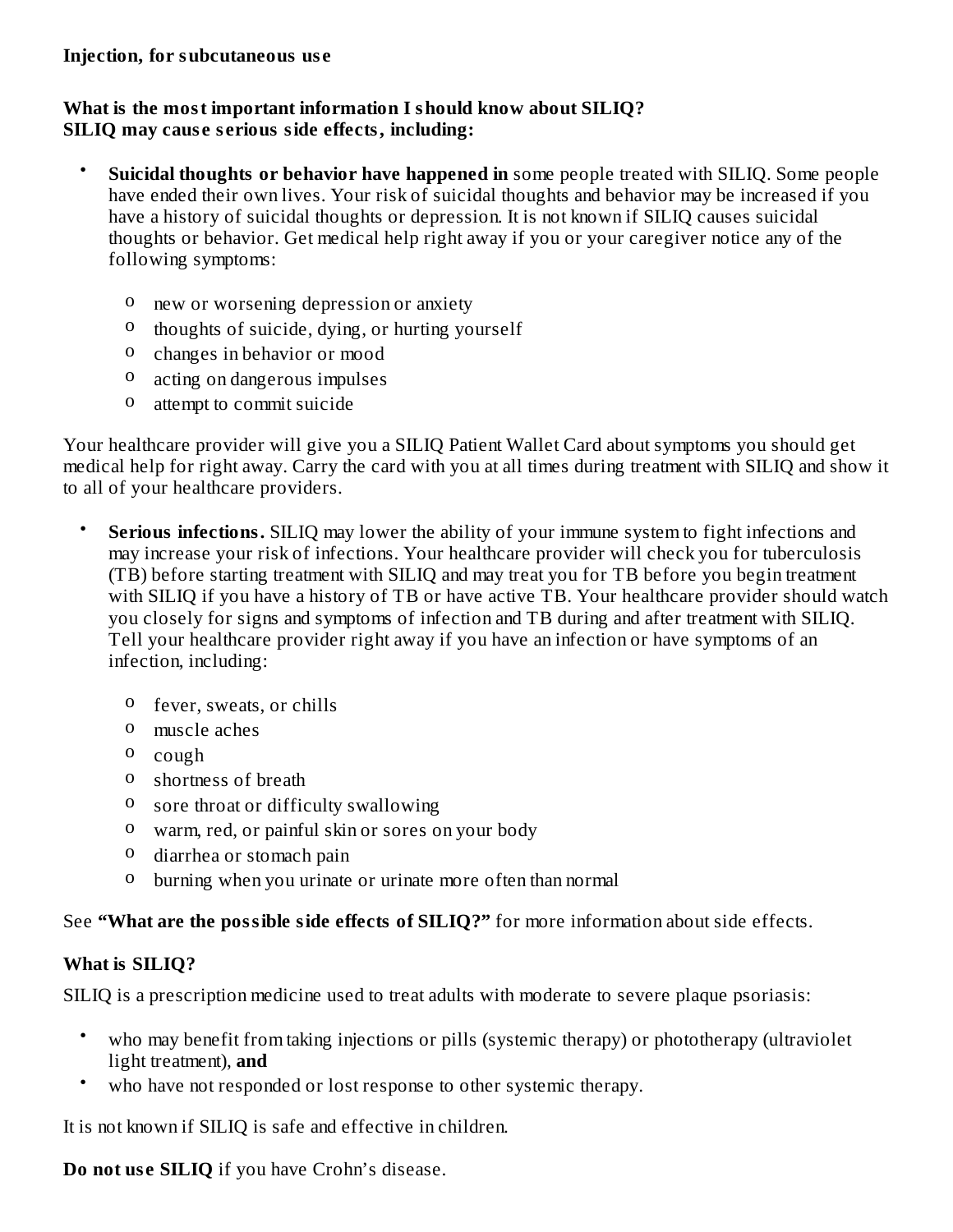#### **Before you us e SILIQ, tell your healthcare provider about all of your medical conditions, including if you:**

- have a history of mental problems, including suicidal thoughts, depression, anxiety, or mood problems.
- have an infection that does not go away or that keeps coming back.
- have TB or have been in close contact with someone with TB.
- have recently received or are scheduled to receive an immunization (vaccine). You should avoid receiving live vaccines during treatment with SILIQ.
- are pregnant or plan to become pregnant. It is not known if SILIQ can harm your unborn baby. If you are pregnant or plan on becoming pregnant, consult with your healthcare provider.
- are breastfeeding or plan to breastfeed. It is not known if SILIQ passes into your breast milk.

**Tell your healthcare provider about all the medicines you take,** including prescription and over-thecounter medicines, vitamins, and herbal supplements.

### **How should I us e SILIQ?**

- **See the detailed "Instructions for Us e" that comes with SILIQ for information on how to** inject a dose of SILIQ and how to properly store and throw away (dispose of) used SILIQ **prefilled syringes.**
- Use SILIQ exactly as your healthcare provider tells you to use it.
- Your healthcare provider may stop SILIQ if your plaque psoriasis does not improve within 12 to 16 weeks of treatment.

#### **What are the possible side effects of SILIQ?**

#### **SILIQ may caus e s erious side effects. See "What is the most important information I should know about SILIQ?"**

• **Crohn's dis eas e.** Tell your healthcare provider if you develop diarrhea, painful diarrhea, bloody stools, stomach pain or cramping, sudden or uncontrollable bowel movements, loss of appetite, constipation, weight loss, fever, or tiredness.

**The most common side effects of SILIQ include:** joint pain, headache, tiredness, diarrhea, mouth or throat pain, nausea, muscle pain, injection site reactions, flu (influenza), low white blood count (neutropenia), and fungal infections of the skin.

Call your doctor for medical advice about side effects. You may report side effects to FDA at 1-800- FDA-1088.

### **General information about safe and effective us e of SILIQ**

Medicines are sometimes prescribed for purposes other than those listed in a Medication Guide. Do not use SILIQ for a condition for which it was not prescribed. Do not give SILIQ to other people even if they have the same symptoms that you have. It may harm them. You can ask your pharmacist or healthcare provider for information about SILIQ that is written for health professionals.

**Distributed by:** Bausch Health US, LLC Bridgewater, NJ 08807 USA

**Manufactured by:** Bausch Health Ireland, Limited Dublin, Leinster, Ireland 24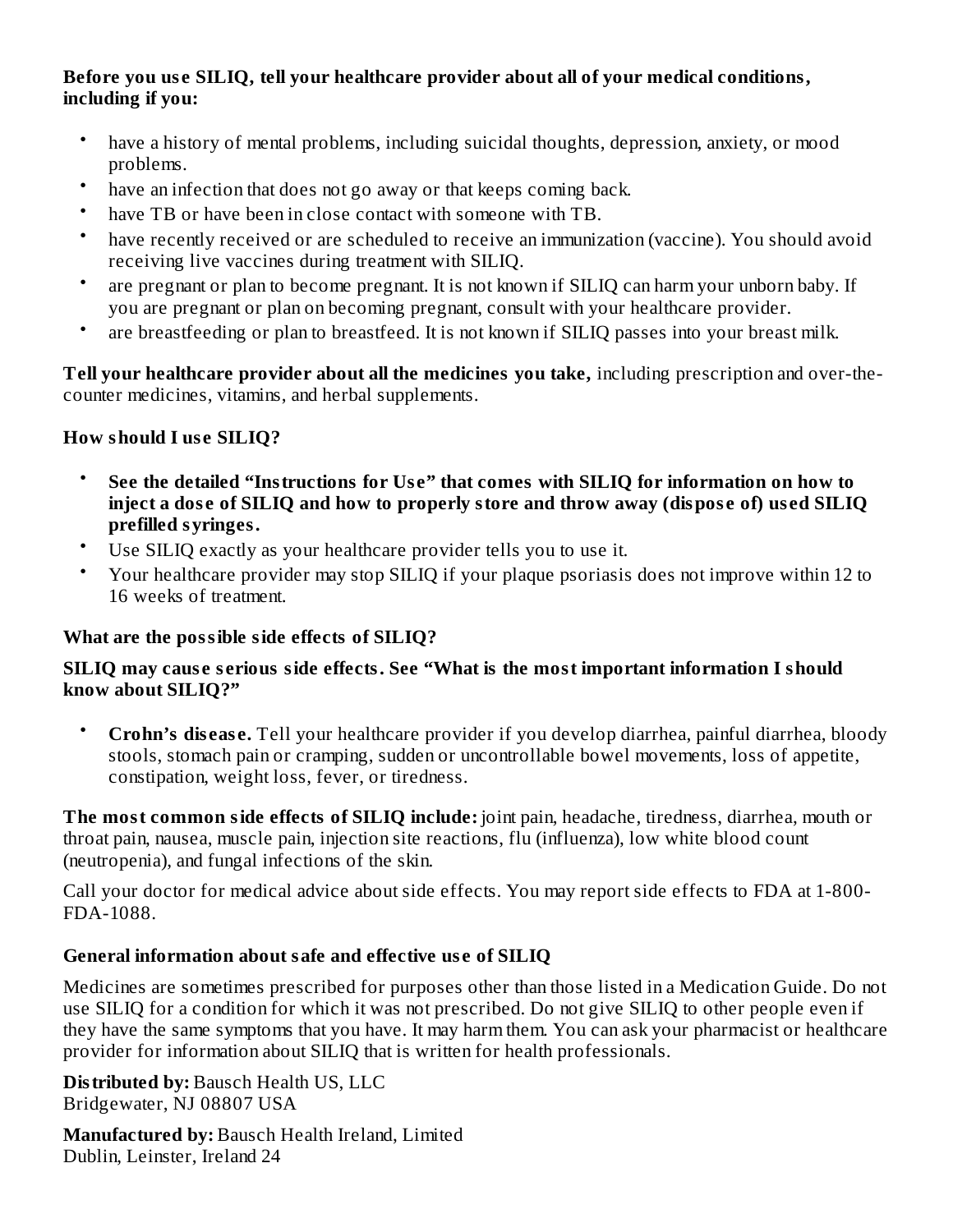U.S. License Number: 2053

For more information, go to www.SILIQ.com or call Bausch Health US, LLC at 1-800-321-4576.

U.S. Patent Numbers: 7,767,206; 7,833,527; 7,786,284; 7,939,070; 8,435,518; 8,545,842; 8,883,151; 9,073,999; 10,072,085 and 10,208,122

SILIQ is a trademark of Bausch Health Companies Inc. or its affiliates. © 2020 Bausch Health Companies Inc. or its affiliates

9643801

This Medication Guide has been approved by the U.S. Food and Drug Administration. Revised: 04/2020

#### **Instructions for Us e**

SILIQ is supplied as a single-dose prefilled syringe. Each prefilled syringe contains one 210 mg dose of SILIQ. **Each SILIQ prefilled syringe can only be us ed one time.**

Your healthcare provider has prescribed SILIQ and will tell you how often it should be injected. If **your healthcare provider decides that you or a caregiver may be able to give your injections of SILIQ at home, you should receive training on the right way to prepare and inject SILIQ. Do not** try to inject yourself until you have been shown the right way to give the injections by your **healthcare provider.**

**Read all of the instructions before using the SILIQ prefilled syringe. Call your healthcare provider if you or your caregiver have any questions about the right way to inject SILIQ.**

**Instructions for Us e SILIQ (SIL-EEK) ®(brodalumab) Injection, for subcutaneous us e**

**Single-Dos e Prefilled Syringe**

**Guide to parts**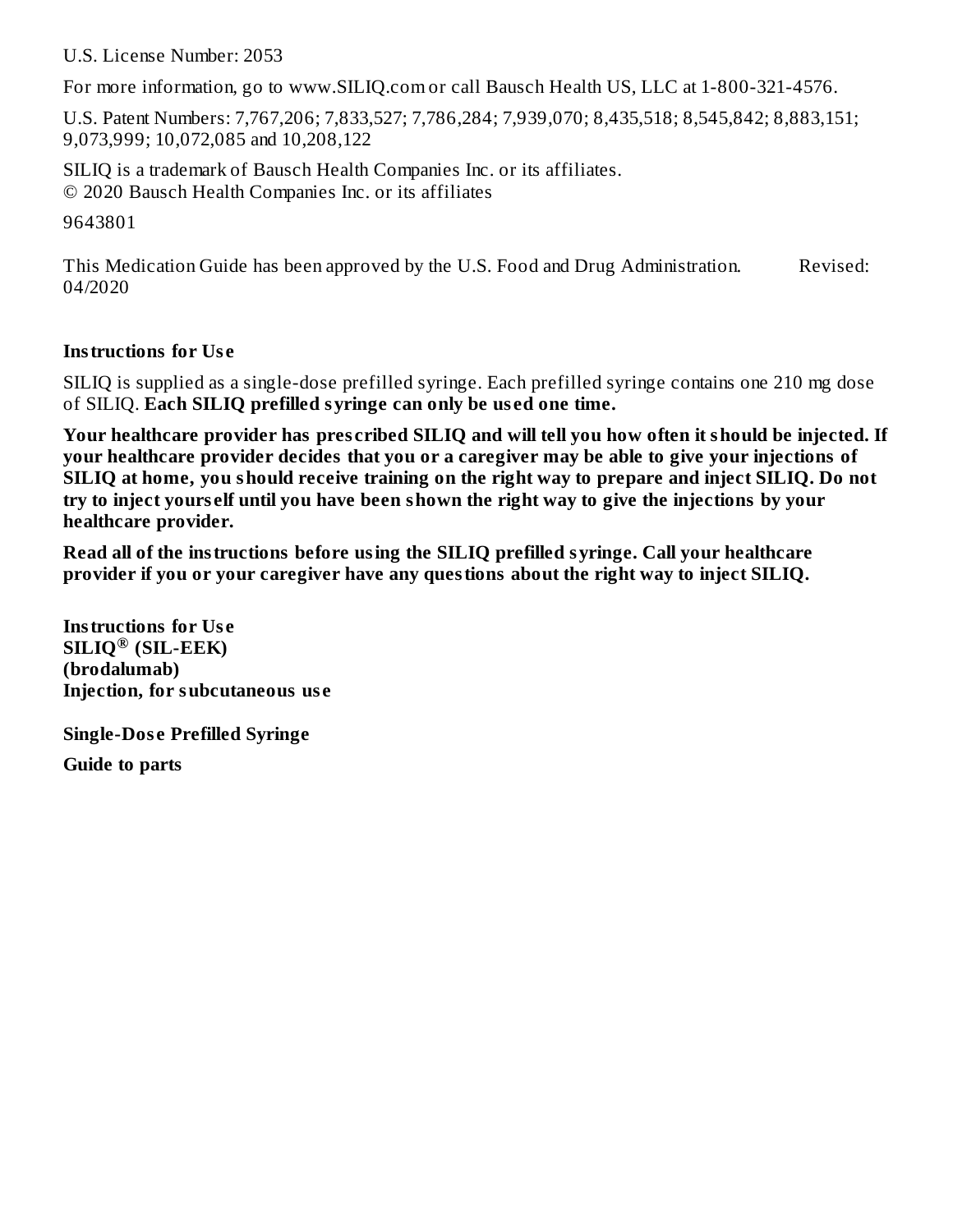

**Important:** Needle is inside the gray needle cap.

#### **Important**

#### **Storing your SILIQ prefilled syringe**

- Store SILIQ prefilled syringe in the refrigerator at 36° to 46°F (2° to 8°C).
- If needed, SILIQ prefilled syringe may be stored at room temperature up to 77°F (25°C) for up to 14 days. **Do not** place SILIQ prefilled syringe stored at room temperature back into the refrigerator.
- Throw away SILIQ prefilled syringe that has been stored at room temperature after 14 days.
- Protect SILIQ prefilled syringe from heat.
- **Do not** freeze.
- Keep SILIQ prefilled syringe in the original carton to protect from light and physical damage.
- Keep SILIQ prefilled syringe and all medicines out of reach of children.

#### **Using your SILIQ prefilled syringe**

- It is important that you do not try to give the injection unless you or your caregiver has received training from your healthcare provider.
- **Do not** use a SILIQ prefilled syringe after the expiration date on the label.
- **Do not** shake the SILIQ prefilled syringe.
- **Do not** remove the gray needle cap from the SILIQ prefilled syringe until you are ready to inject.
- **Do not** use a SILIQ prefilled syringe if it has been dropped on a hard surface. Part of the SILIQ prefilled syringe may be broken even if you cannot see the break. Use a new SILIQ prefilled syringe, and call 1-800-321-4576.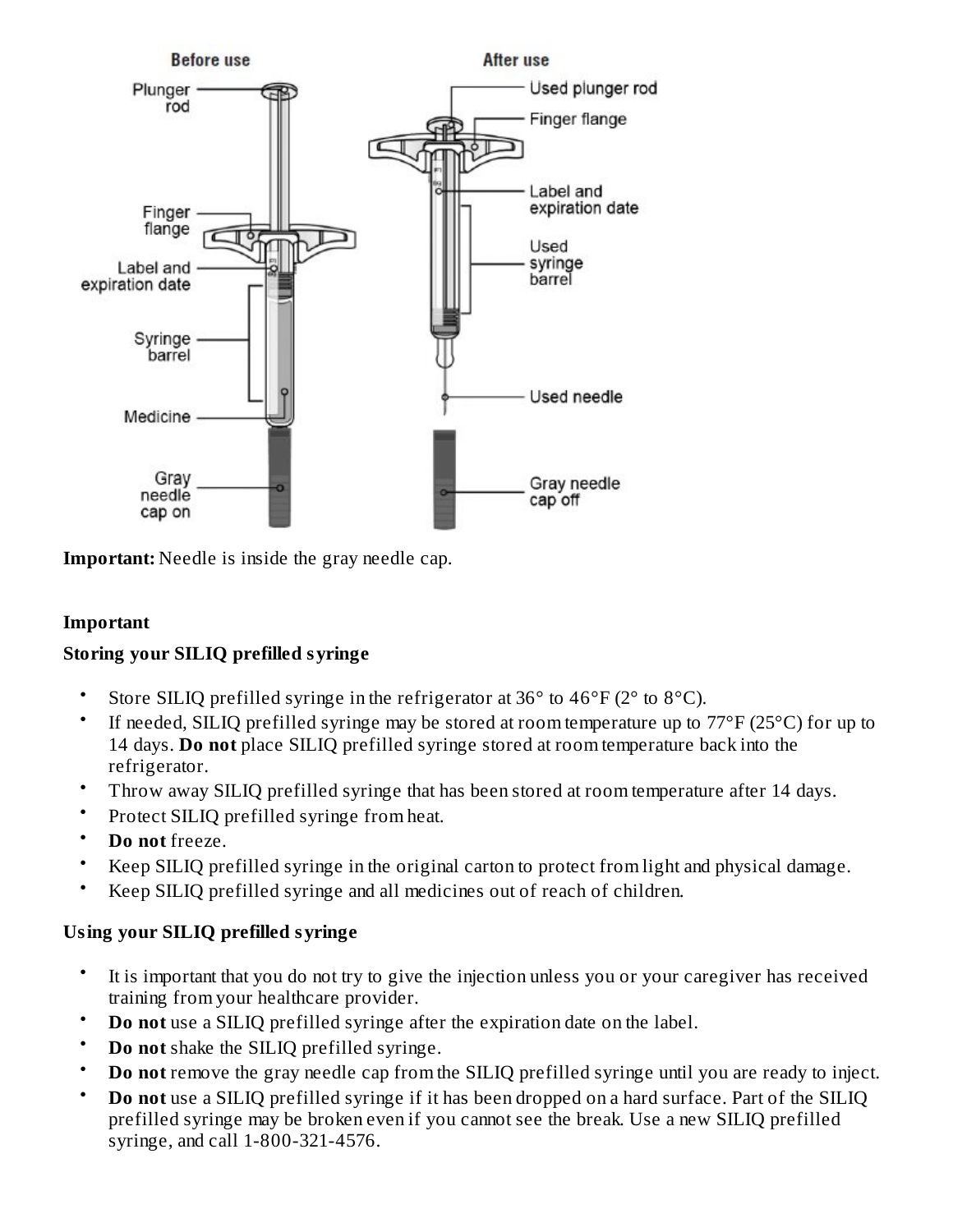#### **Step 1: Prepare**

#### **A Remove one SILIQ prefilled syringe from the package.**

Grab the syringe by the barrel to remove the prefilled syringe from the tray.





**Grab Here** 

Place your finger or thumb on the edge of the tray to hold it while you remove the prefilled syringe.

Put the original package with any unused prefilled syringes back in the refrigerator.

For safety reasons:

- **Do not** grab the plunger rod.
- **Do not** grab the gray needle cap.
- **Do not** remove the gray needle cap until you are ready to inject.

Wait about 30 minutes to let the prefilled syringe warm to room temperature before you use it.

- **Do not** put the prefilled syringe back in the refrigerator after it has reached room temperature.
- **Do not** try to warm the prefilled syringe by using a heat source such as hot water or microwave.
- **Do not** leave the prefilled syringe in direct sunlight.
- **Do not** shake the prefilled syringe.

### **Important: Always hold the prefilled syringe by the syringe barrel.**

#### **B Inspect the SILIQ prefilled syringe.**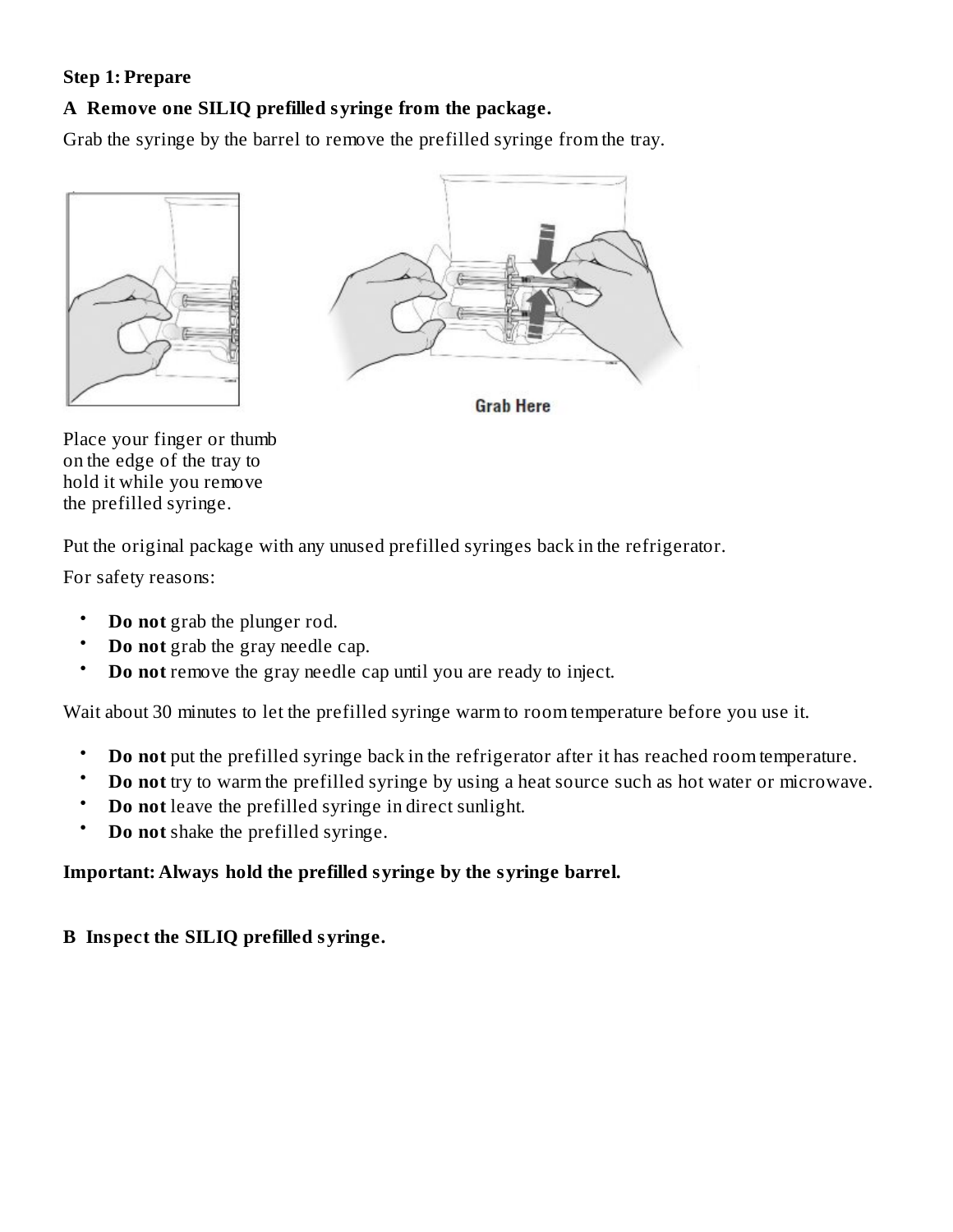

#### **Make sure the medicine in the prefilled syringe is clear and colorless to slightly yellow.**

- **Do not** use the syringe if:
	- o The medicine is cloudy or discolored or contains flakes or particles.
	- o Any part appears cracked or broken.
	- o The gray needle cap is missing or not securely attached.
	- <sup>o</sup> The expiration date printed on the label has passed.

In all cases, use a new prefilled syringe, and call 1-800-321-4576.

#### **C Gather all materials needed for your injection.**

Wash your hands thoroughly with soap and water.

On a clean, well-lit work surface, place the:

- Prefilled syringe
- Alcohol wipes
- Cotton ball or gauze pad
- Adhesive bandage
- Sharps disposal container



**D Prepare and clean your injection site.**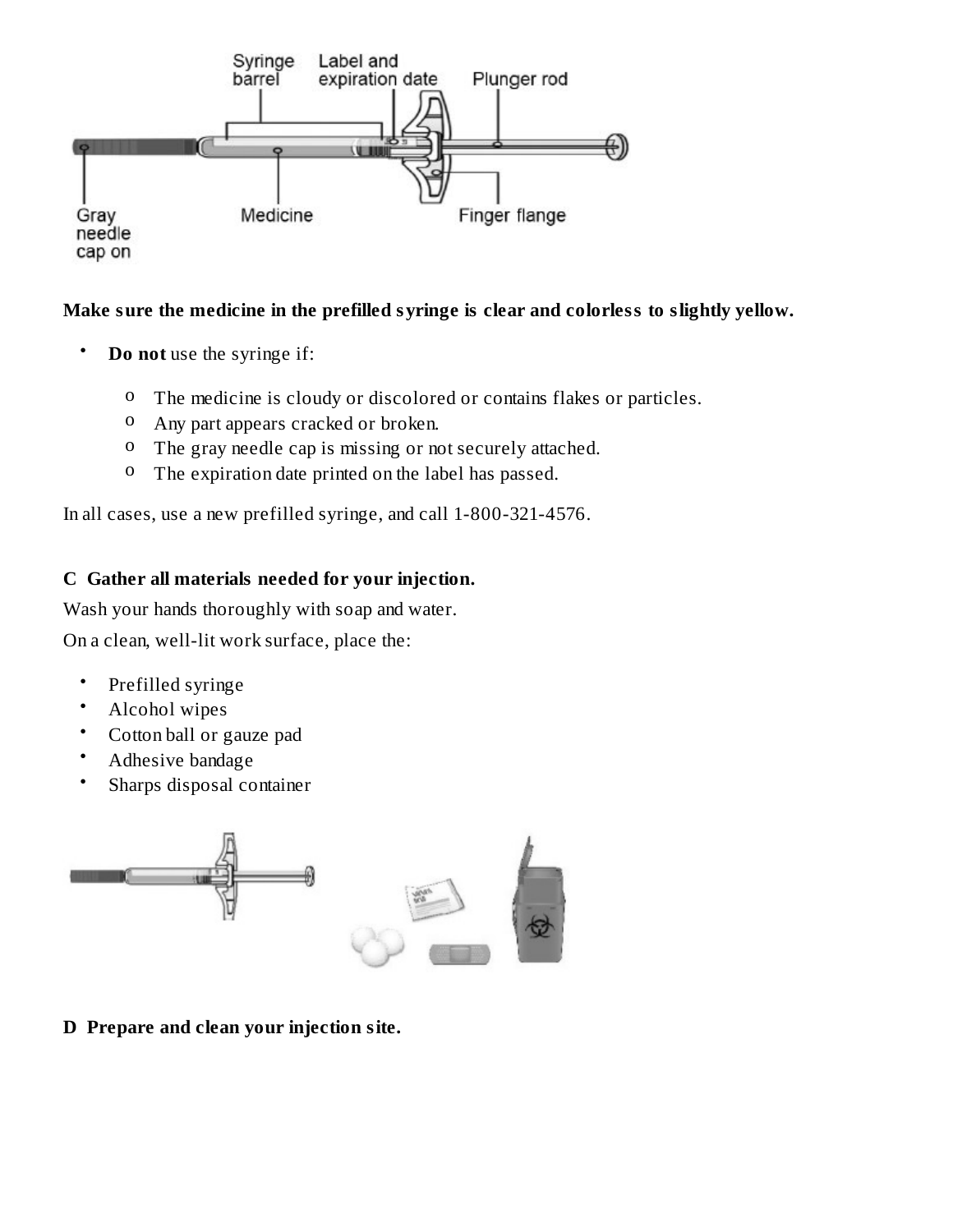

#### **You can us e:**

- Your thigh
- Stomach area (abdomen), except for a **2**-inch area right around your navel (belly button)
- Outer area of upper arm (only if someone else is giving you the injection)

Clean your injection site with an alcohol wipe. Let your skin dry.

- **Do not** touch this area again before injecting.
- Choose a different site each time you give yourself an injection. If you want to use the same injection site, make sure it is not the same spot on the injection site that you used for a previous injection.
- **Do not** inject into areas where the skin is tender, bruised, red, or hard. Avoid injecting into areas with scars or stretch marks.
- Avoid injecting directly into raised, thick, red, or scaly skin patch or lesion.

#### **Step 2: Get ready**

**E** Pull the gray needle cap straight off and away from your body when you are ready to inject.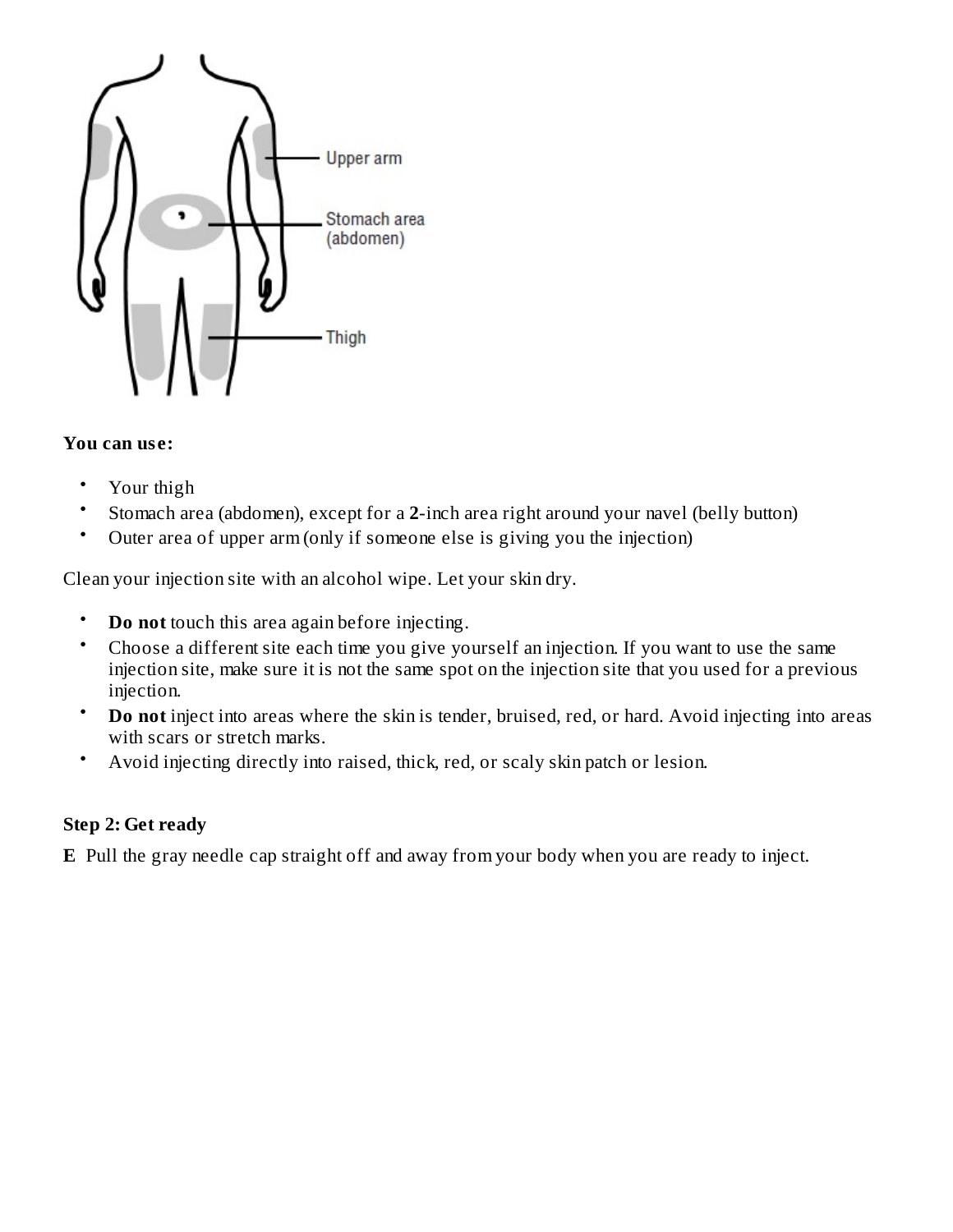

It is normal to see a drop of liquid at the end of the needle.

- **Do not** twist or bend the gray needle cap.
- **Do not** put the gray needle cap back onto the prefilled syringe.
- **Do not** remove the gray needle cap from the prefilled syringe until you are ready to inject.

**Important:** Throw the needle cap into the sharps disposal container provided.

### **F Pinch your injection site to create a firm surface.**



Pinch skin firmly between your thumb and fingers, creating an area about **2** inches wide. **Important:** Keep skin pinched while injecting.

#### **Step 3:Inject**

**G** Hold the pinch. Insert the needle into your skin at 45 to 90 degrees.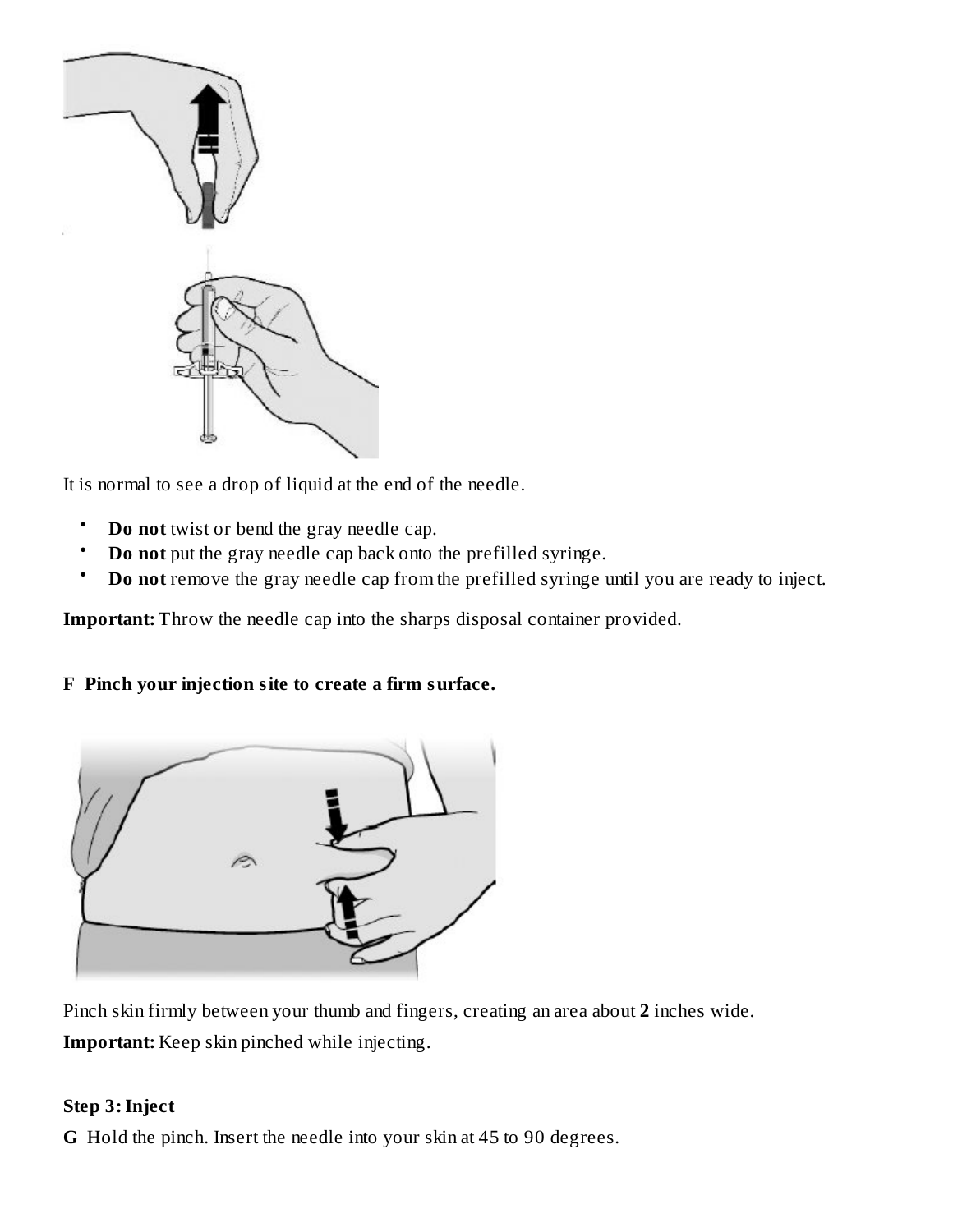

**Do not** place your finger on the plunger rod while inserting the needle.

**H** Using slow and constant pressure, push the plunger rod all the way down until it reaches the bottom.



**I** When done, release your thumb, and gently lift the syringe and pull the needle out of your skin.



**J** Inspect the syringe. If there is still medicine in the syringe barrel, this means you have not received a full dose. Call your healthcare provider right away.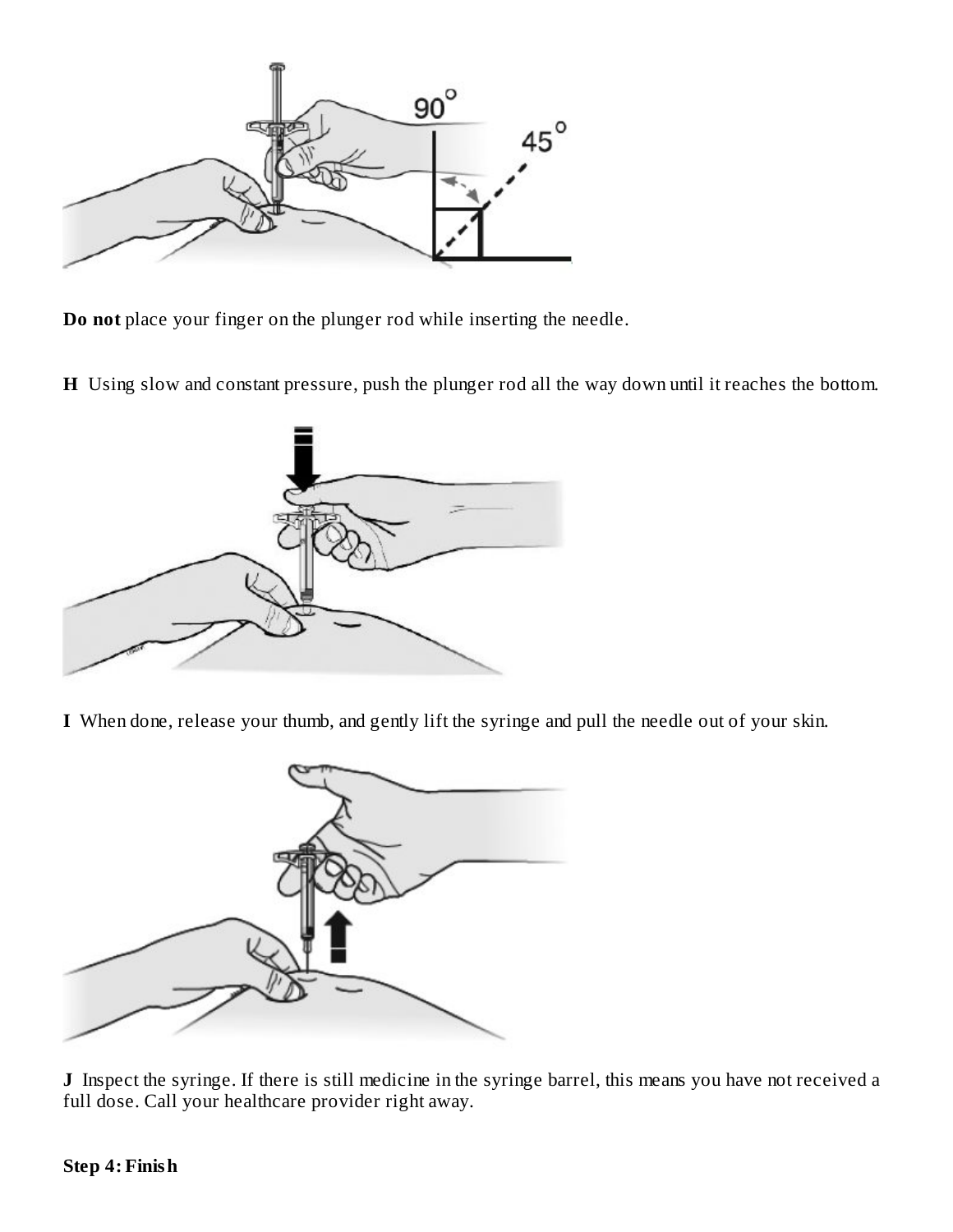#### **K** Discard (throw away) the used syringe.



- Put the used SILIQ syringe in an FDA-cleared sharps disposal container right away after use. **Do not** throw away (dispose of) the syringe in your household trash.
- If you do not have an FDA-cleared sharps disposal container, you may use a household container that is:
	- o made of a heavy-duty plastic,
	- o can be closed with a tight-fitting, puncture-resistant lid, without sharps being able to come out,
	- o upright and stable during use,
	- o leak-resistant, and
	- o properly labeled to warn of hazardous waste inside the container.
- When your sharps disposal container is almost full, you will need to follow your community guidelines for the right way to dispose of your sharps disposal container. There may be state or local laws about how you should throw away used needles and syringes. For more information about safe sharps disposal, and for specific information about sharps disposal in the state that you live in, go to the FDA's website at: http://www.fda.gov/safesharpsdisposal.
- **Do not** reuse the syringe.
- **Do not** recycle the syringe or sharps disposal container or throw them into household trash.

**Important:** Always keep the sharps disposal container out of the reach of children.

#### **L Examine the injection site.**

If there is blood, press a cotton ball or gauze pad on your injection site. **Do not** rub the injection site. Apply an adhesive bandage if needed.

**Distributed by:** Bausch Health US, LLC Bridgewater, NJ 08807 USA

**Manufactured by:** Bausch Health Ireland, Limited Dublin, Leinster, Ireland 24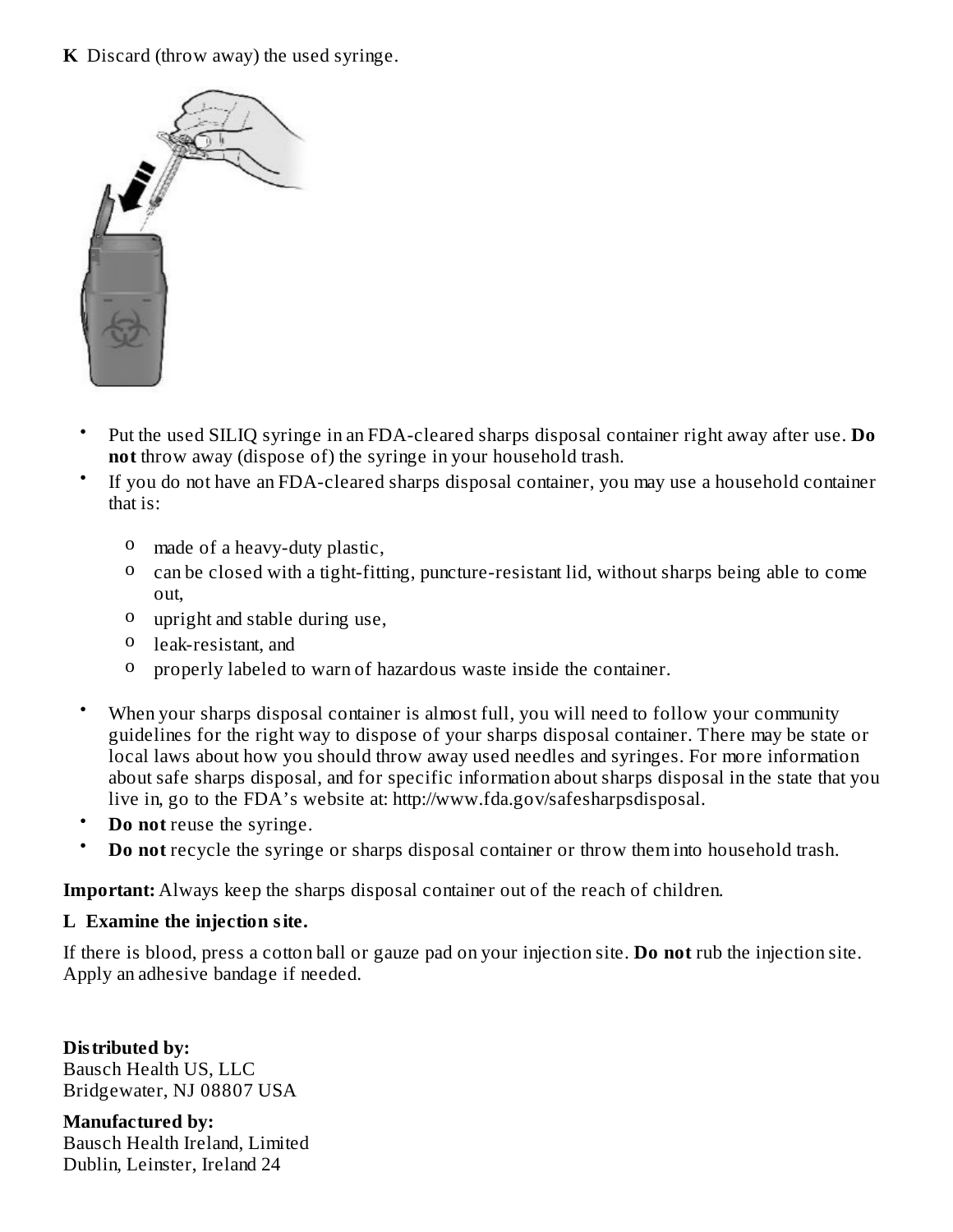U.S. License Number: 2053

For more information, go to www.SILIQ.com or call Bausch Health US, LLC at 1-800-321-4576.

U.S. Patent Numbers: 7,767,206; 7,833,527; 7,786,284; 7,939,070; 8,435,518; 8,545,842; 8,883,151; 9,073,999; 10,072,085 and 10,208,122

SILIQ is a trademark of Bausch Health Companies Inc. or its affiliates. © 2020 Bausch Health Companies Inc. or its affiliates

This Instructions for Use has been approved by the U.S. Food and Drug Administration.

9643801

Revised: 04/2020

### **PACKAGE/LABEL PRINCIPAL DISPLAY PANEL**



#### **Contains 2 Single-Dos e Prefilled Syringes**

**NDC** 0187-0004-02

SILIQ ®(brodalumab) Injection 210 mg/1.5 mL

#### **For Subcutaneous Us e Only**

See package insert for dosing information and Instructions for Use.

Carton contents:

- 2 Prefilled Syringes
- 1 Package Insert
- 1 Instructions for Use
- 1 Medication Guide

**ATTENTION: Dispens e with enclos ed Medication Guide. Sterile Solution – No Pres ervative KEEP OUT OF REACH OF CHILDREN.**